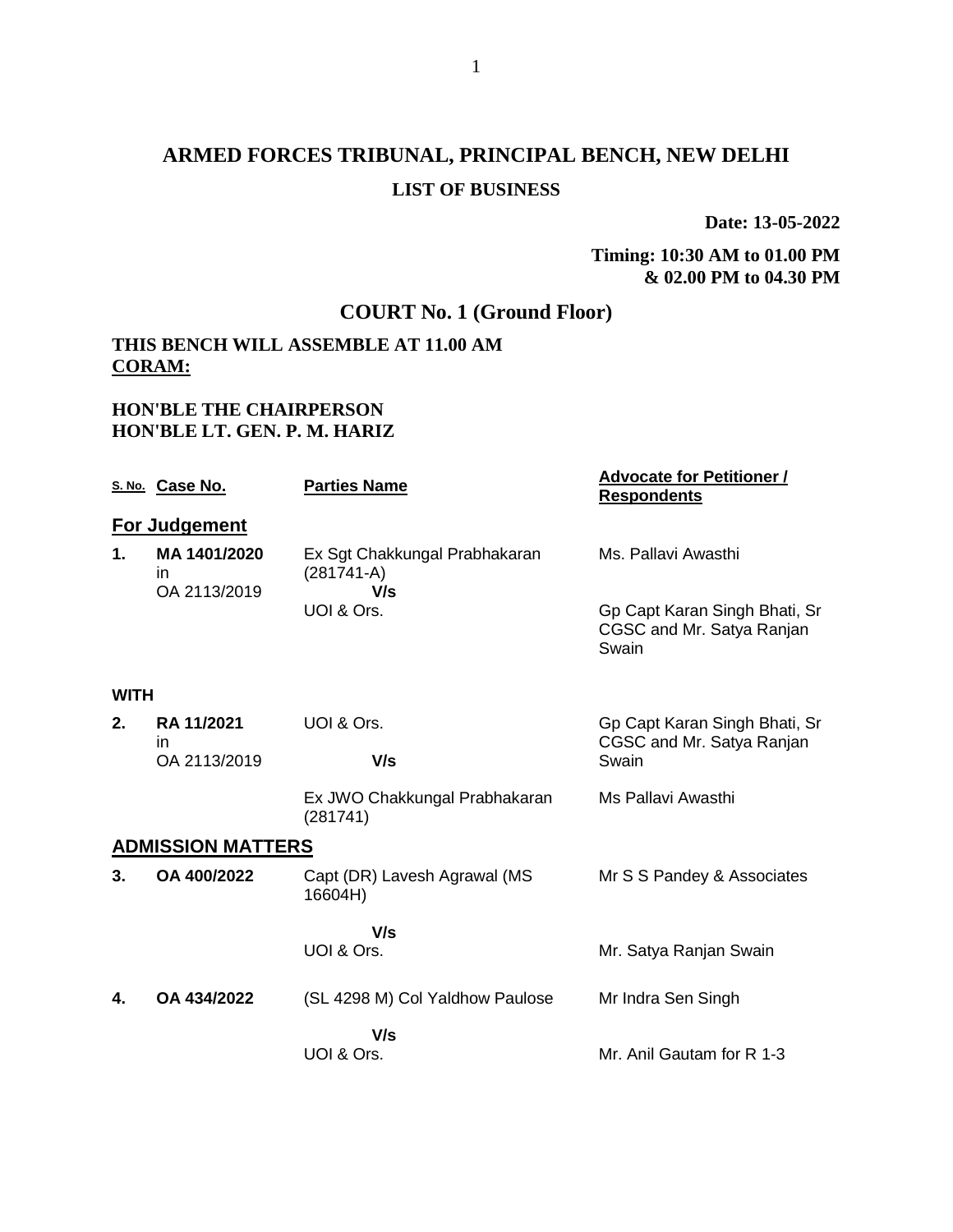**WITH**

| 5.  | OA 2062/2021                        | Col Yaldhow Paulose (SL 4298 M)                         | Mr Indra Sen Singh & Ms Kirtika<br>Chhatwal      |
|-----|-------------------------------------|---------------------------------------------------------|--------------------------------------------------|
|     |                                     | V/s<br>UOI & Ors.                                       | Dr. Vijendra Singh Mahndiyan for<br>R 1-3        |
| 6.  | OA 939/2022                         | Lt Cdr G S R Krishna (Retd)                             | Mr Sumit Sinha & Shama Sinha                     |
|     |                                     | V/s<br>UOI & Ors.                                       | None                                             |
| 7.  | OA 966/2022                         | Ex Cpl Yogesh Kumar Singh (927388<br>F)                 | Mr Ramniwas Bansal                               |
|     |                                     | V/s<br>UOI & Ors.                                       | Mr KK Tyagi                                      |
| 8.  | OA 975/2022                         | Brig Ashutosh Shukla SM (IC 48563 X) Mr Indra Sen Singh |                                                  |
|     |                                     | V/s<br>UOI & Ors.                                       | None                                             |
| 9.  | OA 976/2022                         | IC-44072K Brig Kapil Bhardwaj (Retd)                    | Mr Piyush Thakran & Mr<br><b>Udghosh Thakran</b> |
|     |                                     | V/s<br>UOI & Ors.                                       | None                                             |
| 10. | OA 977/2022                         | Lt Col Bhartendu Gautam (IC 73753P)                     | Mr Indra Sen Singh                               |
|     |                                     | V/s<br>UOI & Ors.                                       | None                                             |
| 11. | OA 980/2022                         | Wg Cdr D Sangeetha (26263 R)                            | Ms Ankita Patnaik                                |
|     |                                     | V/s<br>UOI & Ors.                                       | None                                             |
| 12. | OA 981/2022<br>with<br>MA 1296/2022 | Ex AC (U/T) Mohit Lamba (7020832-N)<br>& Ors.<br>V/s    | Mr Ved Prakash & Devendra<br>Kumar               |
|     |                                     | UOI & Ors.                                              | None                                             |
| 13. | OA 982/2022                         | Col Sukhdev Singh Grewal IC-55113H                      | Mr S S Pandey & Associates                       |
|     |                                     | V/s<br>UOI & Ors.                                       | None                                             |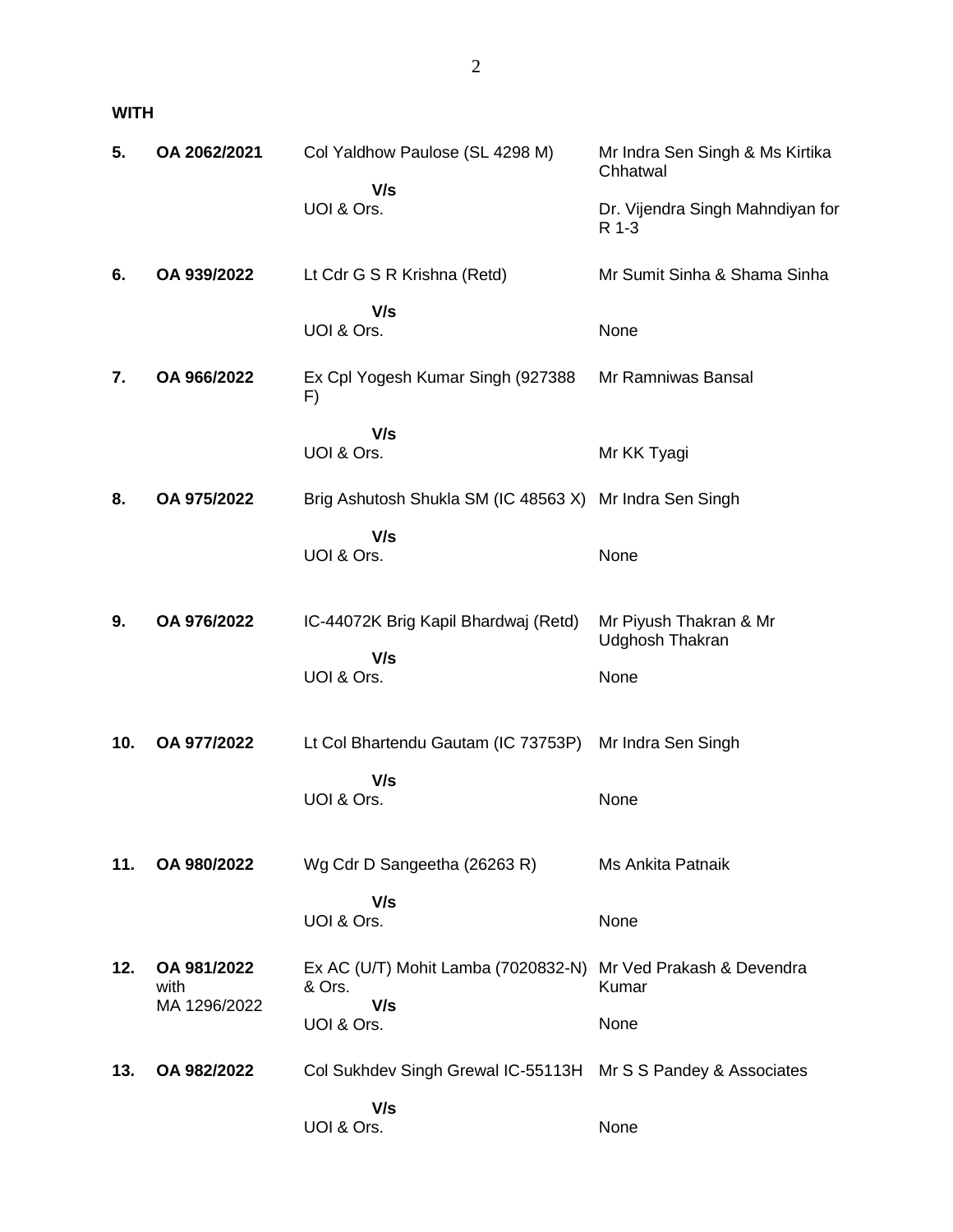| 14. | OA 983/2022                           | (IC 52500 M) Brig Gurmeet Singh<br>Pannu                 | Mr S S Pandey & Associates                    |
|-----|---------------------------------------|----------------------------------------------------------|-----------------------------------------------|
|     |                                       | V/s<br>UOI & Ors.                                        | None                                          |
| 15. | OA 988/2022                           | Capt (TS) Bhartendra Singh Kanwar<br>(Retd) (No 03215 F) | Mr Shakti Chand Jaidwal                       |
|     |                                       | V/s<br>UOI & Ors.                                        | None                                          |
| 16. | OA 989/2022<br>with<br>MA 1320/2022   | 687817 - B Ex Cpl Madhukar<br>Deshmukh                   | Mr Pushpendra Kumar Dhaka &<br>Satendra Singh |
|     |                                       | V/s<br>UOI & Ors.                                        | None                                          |
| 17. | OA 1003/2022                          | Lt Col Deependra Singh Kushwah<br>(69991K)               | Mr Piyush Thakran & Udghosh                   |
|     |                                       | V/s<br>UOI & Ors.                                        | Mr Anil Gautam, Sr CGSC                       |
| 18. | <b>OA</b><br>/2022<br>(Dy No          | JC-30031N Sub Maj/TIR Meer Singh                         | Mr SS Pandey                                  |
|     | 2356/2022)                            | V/s<br>UOI & Ors.                                        | None                                          |
| 19. | /2022<br>OA.<br>(Dy No<br>2511/2022)  | Ex PO Jaswant Singh Khatri (No<br>143613W) & Ors         | Mr Ved Prakash & Devendra<br>Kumar            |
|     |                                       | V/s<br>UOI & Ors.                                        | None                                          |
| 20. | OA ____ /2022<br>(Dy No<br>2668/2022) | JC-671192K Sub/Clk (SD) Bhagwan<br>Singh Jetmal          | Mr Indra Sen Singh                            |
|     |                                       | V/s<br>UOI & Ors.                                        | None                                          |
| 21. | /2022<br>OA<br>(Dy No<br>2669/2022)   | JC-671197H Sub/Clk (SD) Pyare Lal                        | Mr Indra Sen Singh                            |
|     |                                       | V/s<br>UOI & Ors.                                        | None                                          |
| 22. | OA ____ /2022<br>(Dy No               | IC-52581X Col Ravi Bhushan                               | Mr SS Pandey                                  |
|     | 2694/2022)                            | V/s                                                      |                                               |
|     |                                       | UOI & Ors.                                               | None                                          |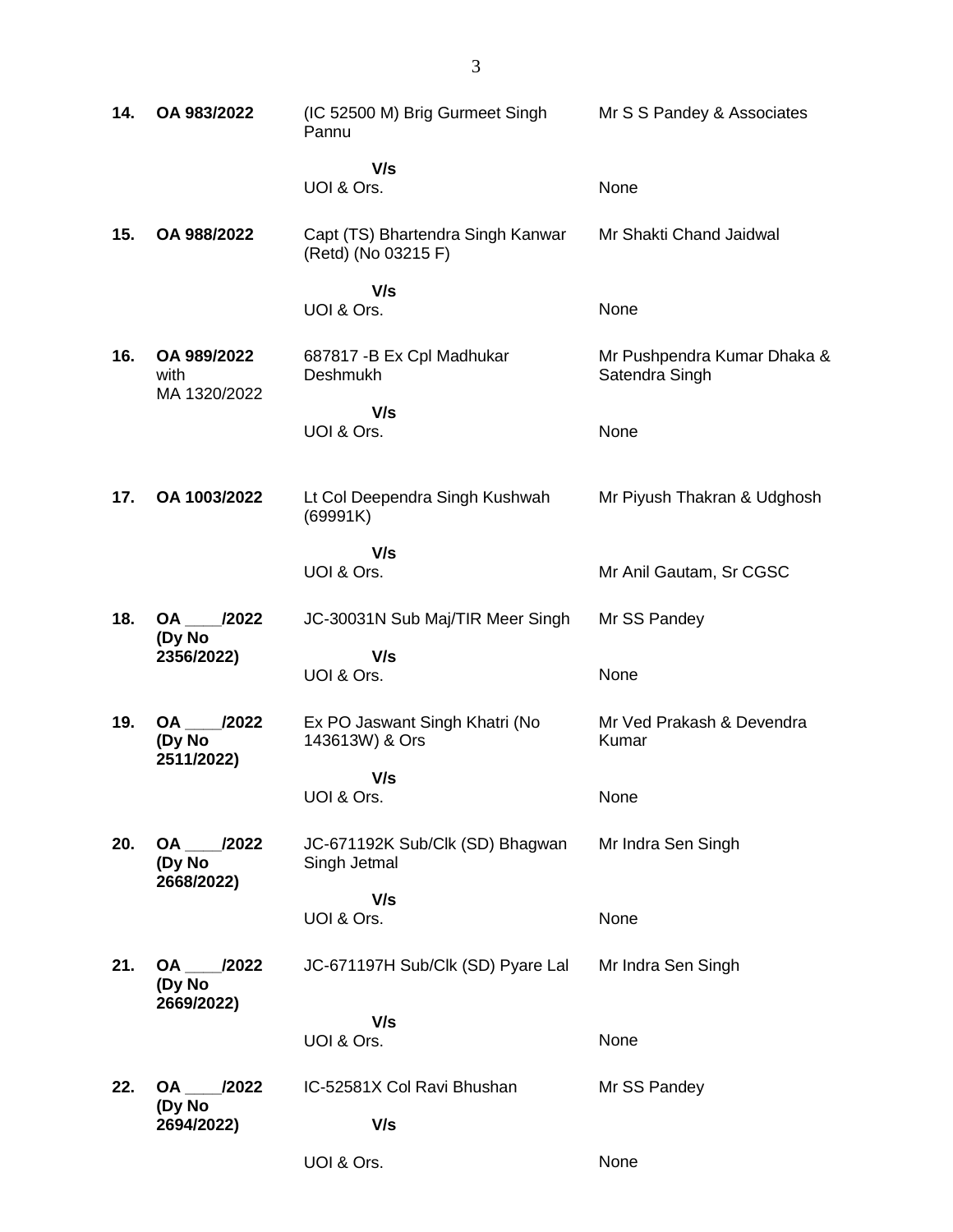**23. OA \_\_\_\_/2022 (Dy No 2699/2022)** Sqn Ldr (Retd) Harsh Handa (14976N) Mr VS Tomar  **V/s**

UOI & Ors.

#### **MA (EXECUTION)**

| 24. | MA 7/2022 & MA<br>1351/2022<br>in | (JC 732405 L) Nb Sub (SKT/GS&C)<br>Amar Singh & Ors.<br>V/s | Mr SM Dalal          |
|-----|-----------------------------------|-------------------------------------------------------------|----------------------|
|     | OA 1231/2019                      | UOI & Ors                                                   | Mr YP Singh          |
| 25. | MA 793/2022<br>in<br>OA 245/2021  | Nk P Ravichandran (Retd) (No<br>14582056<br>V/s             | Mr Manoj Kumar Gupta |
|     |                                   | UOI & Ors                                                   | Mr Rajeev Kumar      |

#### **MA (OTHERS)**

| 26. | MA 2870/2021 | Ex Nk Dharmendra Singh Kushwaha | Mr Ajit Kakkar & Associates  |
|-----|--------------|---------------------------------|------------------------------|
|     |              | $(2699524-L)$                   |                              |
|     | OA (Appeal)  |                                 |                              |
|     | 1464/2021    | V/s                             |                              |
|     |              | UOI & Ors                       | Dr. Vijendra Singh Mahndiyan |

UOI & Ors

- **27. MA 1298/2022** in OA 1980/2018 Col (TS) Kuldeep Kapoor (Retd) (IC 43566F)  **V/s** UOI & Ors Mr Aditya Singh Puar Gp Capt Karan Singh Bhati, Sr CGSC
- **28. MA 1299/2022** in OA 1923/2018 Lt Col Nagesh P Patankar (Retd) (IC 51041M) Mr Aditya Singh Puar

 **V/s** UOI & Ors

- **29. MA 1305/2022** in OA 2040/2021 Sub Mahadeo Shukla (339508Y)  **V/s** UOI & Ors Ms Archana Ramesh Mr. Rajeev Kumar
- **30. MA 1306/2022** in OA 34/2021 IC- 68886F Maj Raman Mishra (Retd)  **V/s** UOI & Ors Mr Aditya Singh Puar Mr. Rajeev Kumar
- **31. MA 1307/2022** in OA 822/2021 Sub / Clk (SD) Kundan Kumar (Retd) JC -668573A  **V/s** Mr S S Pandey & Associates

UOI & Ors

None

Mr. Avdhesh Kumar Singh

None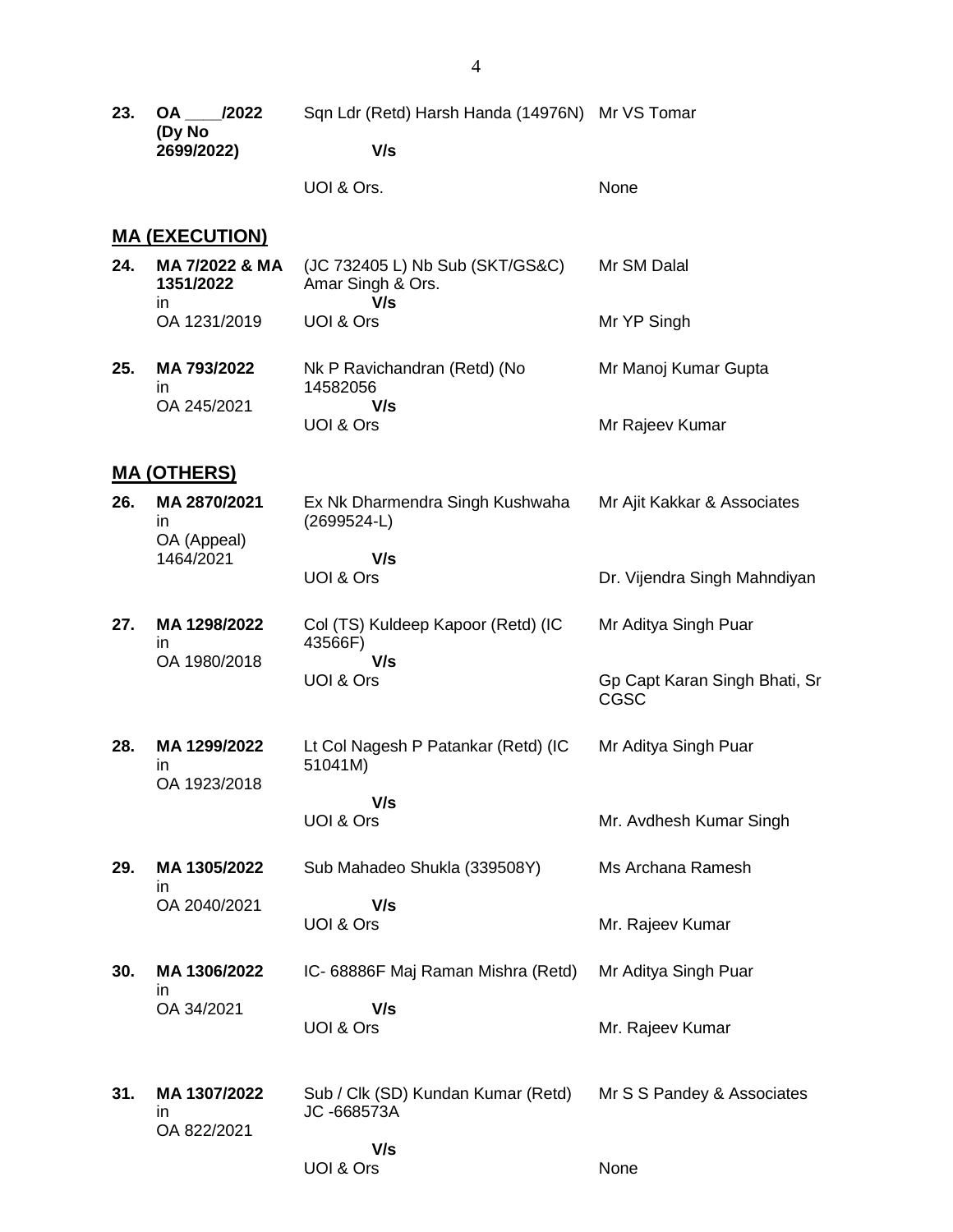| 32. | MA 1311/2022<br>in                        | HFL Ashok Kumar (Retd) (671967)                             | Mr Manoj Kr Gupta                                                              |
|-----|-------------------------------------------|-------------------------------------------------------------|--------------------------------------------------------------------------------|
|     | OA 716/2019                               | V/s<br>UOI & Ors                                            | Mr. Harish V Shankar                                                           |
| 33. | MA 1312/2022<br>in                        | Ex Sub Maj C Ravi (JC-309492K)                              | Mr Ajit Kakkar & Associates                                                    |
|     | OA (Appeal)<br>1935/2021                  | V/s<br>UOI & Ors                                            | Mr. Anil Gautam Sr CGSC                                                        |
| 34. | MA 1313/2022<br>in                        | Sgt Chandan Kr Sinha (779744-F)                             | Mr Ajit Kakkar & Asscociates                                                   |
|     | OA 1227/2021                              | V/s<br>UOI & Ors                                            | Mr. Anil Gautam Sr CGSC                                                        |
| 35. | MA 1316/2022<br>in<br>OA 1374/2019        | Col Mahendra Yeole (Retd) (IC 20363<br>L)                   | Mr R K Tripathi                                                                |
|     |                                           | V/s<br>UOI & Ors                                            | Mr. Rajeev Kumar                                                               |
| 36. | MA 1317/2022<br><i>in</i><br>OA 1496/2017 | Kanchan Mohan Shinde Wd/o Late<br>Mohan Shinde (No 1552331) | Mr Ajit Kakkar & Associates                                                    |
|     |                                           | V/s<br>UOI & Ors                                            | Mr Harish V Shankar                                                            |
| 37. | MA 1318/2022<br>ın<br>OA 1988/2020        | JC-404878P Ex Sub Manoj Kumar<br>Singh Yadav                | Mr Anand Shankar Jha, Arpit<br>Gupta, Girish Bhardwaj & Mr<br>Shubham Tripathi |
|     |                                           | V/s<br>UOI & Ors                                            |                                                                                |
| 38. | MA 1328/2022<br>ın                        | Gp Capt AVR Reddy (No.21167-S)                              | Mr Ajit Kakkar                                                                 |
|     | OA 1579/2017                              | V/s<br>UOI & Ors.                                           | Ms Barkha Babbar                                                               |
| 39. | MA 1329/2022<br>ın                        | Master Monu Kapoor                                          | Ms Archana Ramesh                                                              |
|     | OA 251/2020                               | V/s<br>UOI & Ors                                            | Mr Rajesh Kumar Das                                                            |
| 40. | MA 1345/2022<br>ın                        | Wg Cdr SS Gehlot (26685 B) F(P)                             | Mr Ankur Chiibber                                                              |
|     | OA 2059/2021                              | V/s<br>UOI & Ors                                            | Mr Anil Gautam, Sr CGSC                                                        |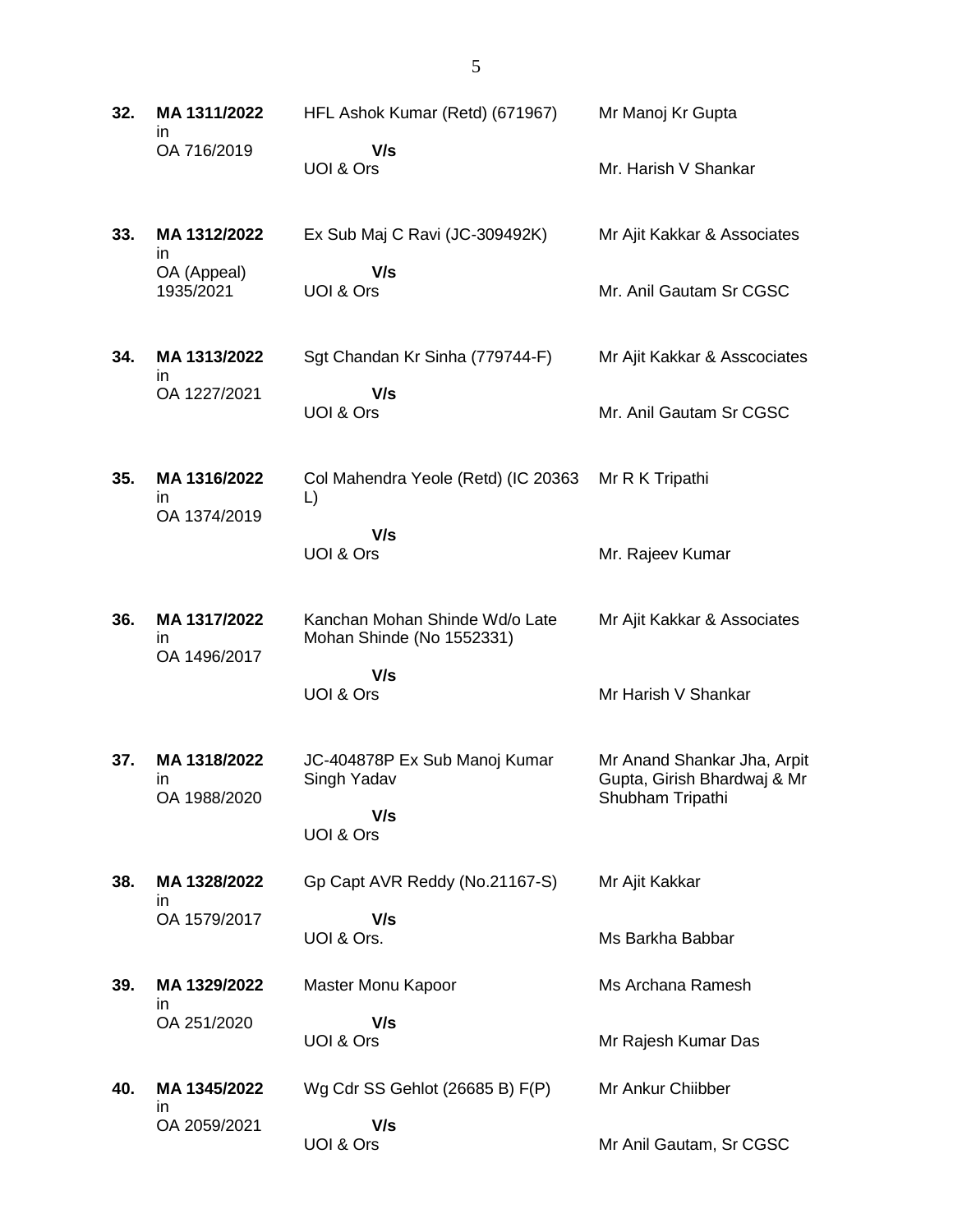| 41. OA 645/2020 | IC-49054L Brig GS Cheema | Mr. Indra Sen Singh & Mr.<br>Abhishek Singh |
|-----------------|--------------------------|---------------------------------------------|
|                 | V/s                      |                                             |
|                 | UOI & Ors.               | Mr Anil Gautam                              |

# **Pleadings Not Complete**

| 42 | OA 290/2017<br>with<br>MA 1429/2020 & | Maj Gen Mahesh Chander (Retd.)<br>(deceased) through Smt Shashi<br>Chander (LR) | Ms. Archana Ramesh                                     |
|----|---------------------------------------|---------------------------------------------------------------------------------|--------------------------------------------------------|
|    | MA 1348/2022                          | V/s<br>UOI & Ors.                                                               | Gp Capt Karan Singh Bhati, Sr<br>CGSC                  |
| 43 | OA 100/2021<br>with<br>MA 119/2021    | Sapper Dharmendra Singh (15582717 Ms Archana Ramesh<br>A)<br>V/s                |                                                        |
|    |                                       | UOI & Ors.                                                                      | Dr Vijendra Singh Mahndiyan for<br>R 1-3, None for R-4 |

#### **WITH**

| 44. | OA 224/2021 | Sapper Dileep Kumar Patel (Army No | Ms Archana Ramesh                |
|-----|-------------|------------------------------------|----------------------------------|
|     | with        | 15583582 W)                        |                                  |
|     | MA 264/2021 | V/s                                |                                  |
|     |             | UOI & Ors.                         | Dr. Vijendra Singh Mahndiyan for |
|     |             |                                    | R 1-3, None for R-4              |

| 45. | OA 32/2022<br>with        | JC-331667F Sub Maj A Ramanathan | Mr S Aravindh, A.<br>Lakshminarayanan & Mr SCV |
|-----|---------------------------|---------------------------------|------------------------------------------------|
|     | MA 352/2022 &<br>MA Dy No | V/s                             | Vimal Pani Babu                                |
|     | 1481/2022                 | UOI & Ors.                      | Gp Capt Karan Singh Bhati, Sr<br>CGSC          |

## **FOR FINAL HEARING**

| 46. | OA 1861/2017<br>with<br>MA 1400/2017 | No.800965 Ex-NC(E)T Anil Kumar<br>Sharma<br>V/s | Mr Yogesh Kumar                               |
|-----|--------------------------------------|-------------------------------------------------|-----------------------------------------------|
|     |                                      | UOI & Ors.                                      | Dr. Vijendra Singh Mahndiyan                  |
| 47. | OA 1938/2021<br>with<br>MA 1971/2021 | (IC-63640 Y) Col Rajesh Pratap Singh<br>V/s     | Mr Indra Sen Singh & Ms Kirtika<br>Chhatwal   |
|     |                                      | UOI & Ors.                                      | Mr Neeraj, Sr CGSC for R 1-3,<br>None for R-4 |

# **MATTERS FROM REGULAR LIST**

| 48. | OA 368/2016 | Ex Nb Sub / Clk (SD) Krishna Pal<br>Raiput | Mr. V S Kadian   |
|-----|-------------|--------------------------------------------|------------------|
|     |             | V/s                                        |                  |
|     |             | UOI & Ors.                                 | Mr Shyam Narayan |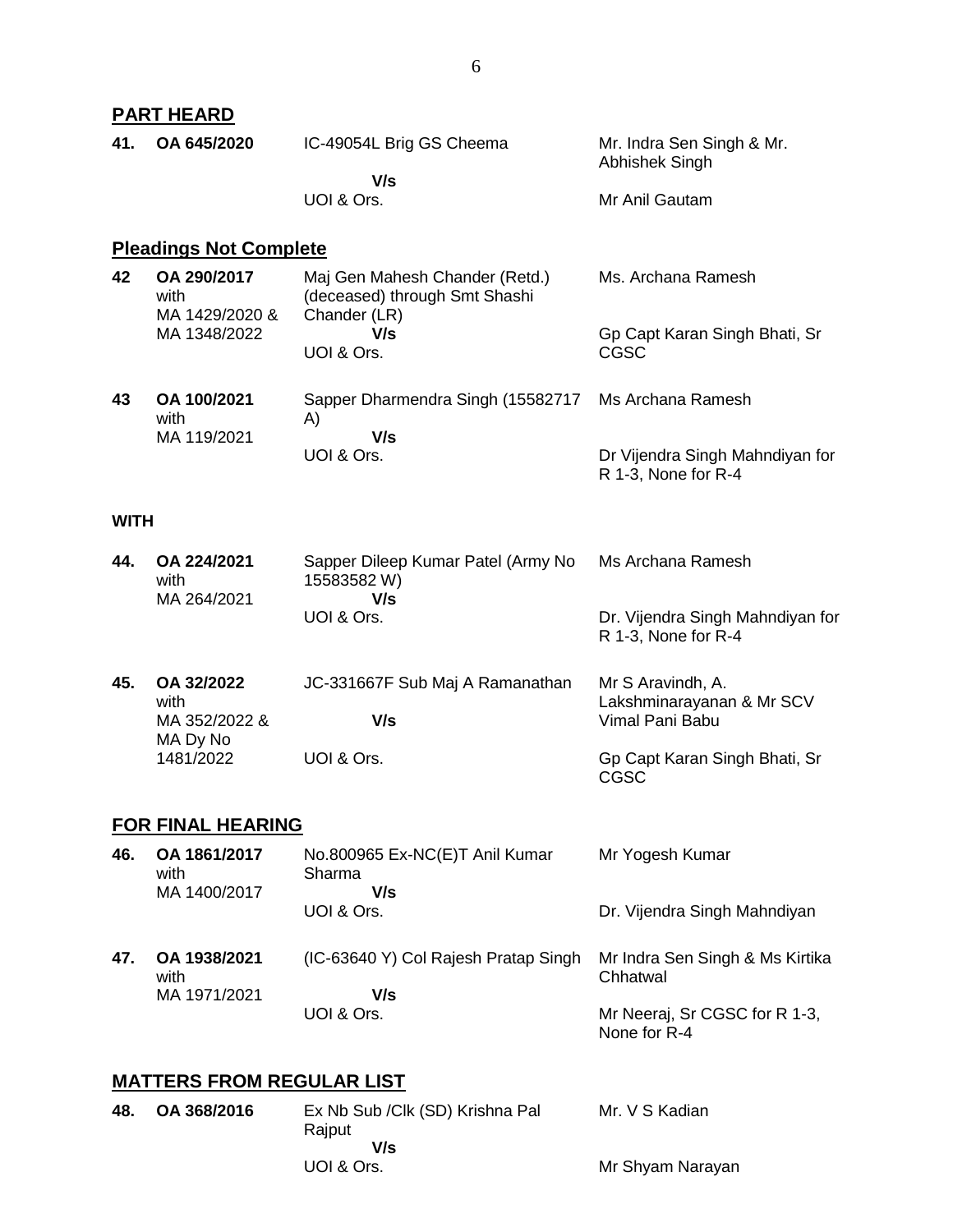**49. OA 451/2016** Cpl Rammohan Hanumantu

Mr. V S Kadian

 **V/s** UOI & Ors.

Mr Prabodh Kumar

## **HON'BLE THE CHAIRPERSON WILL SIT SINGLY IMMEDIATELY AFTER THE BOARD OF DB IS DISCHARGED**

## **For Orders**

| 1. AT 42/2022<br>in                              | Ex Nk/MP No. 7763245 Ram Dia                                                                         | Mr M A Rahman                         |
|--------------------------------------------------|------------------------------------------------------------------------------------------------------|---------------------------------------|
| OA 1462/2018 (PB)                                | V/s<br>UOI & Ors.                                                                                    | Mr. Satya Ranjan Swain                |
| 2. AT 43/2022<br>in<br>(OA 43/2017 RB            | Ex NC(E) (U/T) Rahul Vishnu<br>Kakde (827783-G)<br>V/s                                               | Mr Ravi Kumar                         |
| Mumbai)                                          | UOI & Ors                                                                                            | None                                  |
| 3. AT 44/2022<br>in<br>(OA 5/2017 RB<br>Kolkata) | Ex Swr Ratyendra Kumar Chaubey Mr S S Pandey & Associates<br>thru his brother Satan Kumar<br>Chaubey |                                       |
|                                                  | V/s<br>UOI & Ors                                                                                     | None                                  |
| 4. AT 45/2022<br>in                              | JWO RBS Yadav (No 719780 B)                                                                          | Mr Ajit Kakkar                        |
| OA (A) 1/2018 (RB<br>KOCHI)                      | V/s<br>UOI & Ors                                                                                     | None                                  |
| 5. AT 46/2022<br>in                              | SS-39698X Ex Maj Saurabh Vikas                                                                       | Mr S S Pandey & Associates            |
| OA 706/2018 (PB)                                 | V/s<br>UOI & Ors                                                                                     | Mr V Pattabhi Ram                     |
| 6. AT 47/2022<br>in<br>OA 974/2020 (PB)          | Ex MWO (HFO) Keshav Dev<br>Sharma (No 654543 B)                                                      | Mr Ved Prakash & Mr Devendra<br>Kumar |
|                                                  | V/s<br>UOI & Ors                                                                                     | None                                  |
| 7. AT 49/2022<br>in.<br>OA 1402/2019 (PB)        | Ex HFL Jai Narayan Katiyar (No<br>652170F)                                                           | Mr Ved Prakash & Mr Devendra<br>Kumar |
|                                                  | V/s<br>UOI & Ors                                                                                     | Mr. Harish V Shankar                  |
|                                                  |                                                                                                      |                                       |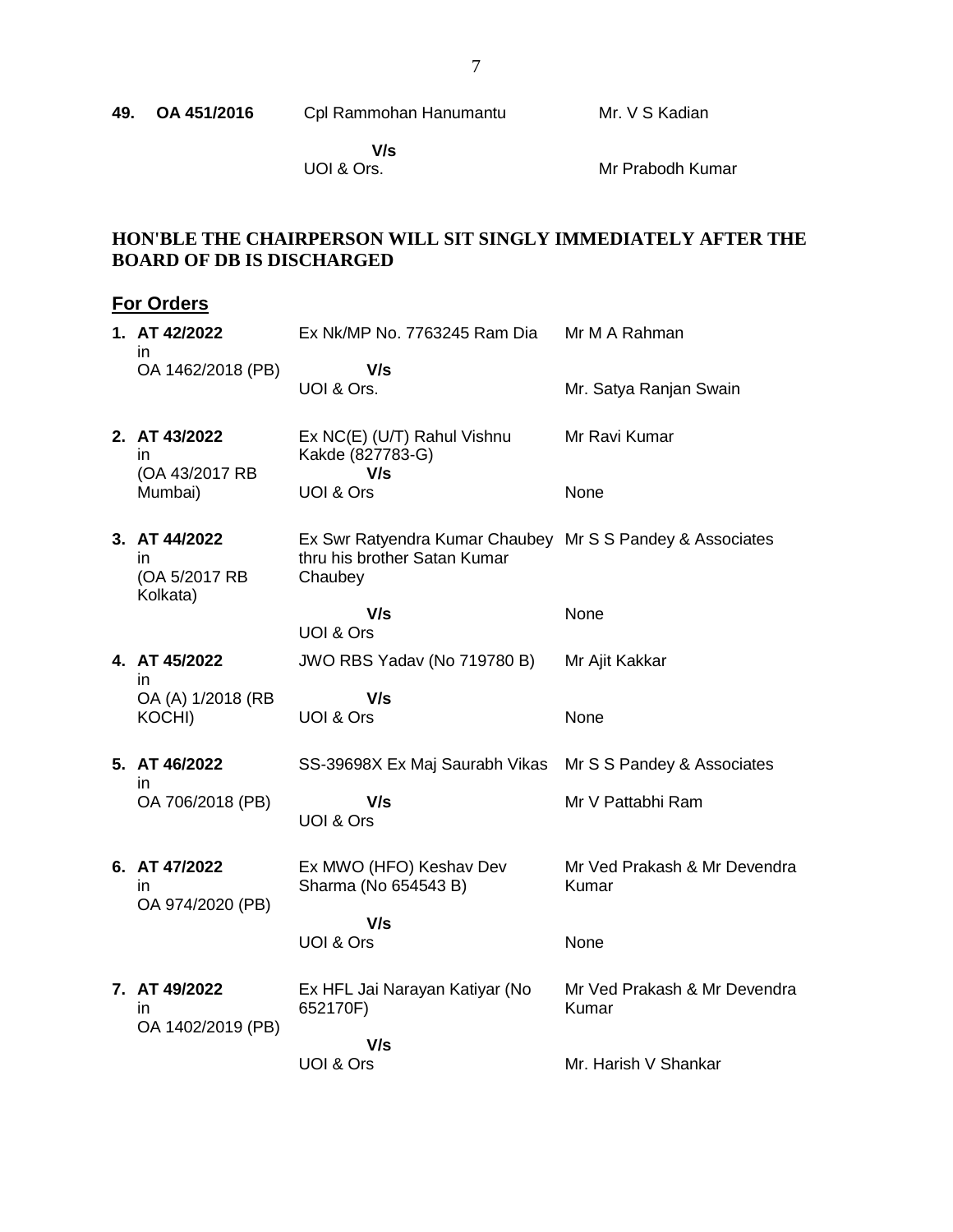**Date: 13-05-2022**

**Timing: 10:30 AM to 01.00 PM & 02.00 PM to 04.30 PM**

# **COURT No. 1 (Ground Floor)**

# **NOTIFICATION**

**It is hereby notified for information of all concerned that the following matters stand adjourned to 04-08-2022.**

|    | S. No. Case No.                        | <b>Parties Name</b>                                                | <b>Advocate for Petitioner /</b><br><b>Respondents</b> |
|----|----------------------------------------|--------------------------------------------------------------------|--------------------------------------------------------|
|    | <b>Pleadings Not Complete</b>          |                                                                    |                                                        |
| 1. | OA 641/2019<br>with                    | IC-18723Y Maj D M Pawar (Retd.)                                    | Ms. Archana Ramesh                                     |
|    | MA 1228/2019                           | V/s<br>UOI & Ors.                                                  | Mr. Harish V Shankar                                   |
| 2. | OA 1415/2019                           | No 02897376W Ex Hav/Clk Birendra<br>Singh<br>V/s                   | Mr. JP Sharma                                          |
|    |                                        | UOI & Ors.                                                         | None                                                   |
| 3. | OA 1902/2019                           | JC-671716A Nb Sub (PA) Subhash<br><b>Babu</b><br>V/s               | Mr Indra Sen Singh/Abhishek<br>Singh                   |
|    |                                        | UOI & Ors.                                                         | Mr. Ashok Chaitanya                                    |
| 4. | OA 1939/2019<br>with<br>MA 2810/2019 & | Nk Bhavar Singh (Retd) (No 14569253 Ms Archana Ramesh<br>Y)<br>V/s |                                                        |
|    | 936/2020                               | UOI & Ors.                                                         | Dr Vijendra Singh Mahndiyan                            |
| 5. | OA 159/2020<br>with<br>MA 1372/2020    | No. 15307136-X Sep (DSC GD) M<br>Venkateswar Reddy<br>V/s          | Mr. Ved Prakash                                        |
|    |                                        | UOI & Ors.                                                         | Mr. V S Tomar                                          |
| 6. | OA 483/2020<br>with                    | Ex LNk/DSC Yog Raj (No 10545371 P) Mr US Maurya                    |                                                        |
|    | MA 1901/2020                           | V/s<br>UOI & Ors.                                                  | Ms. Jyotsna Kaushik                                    |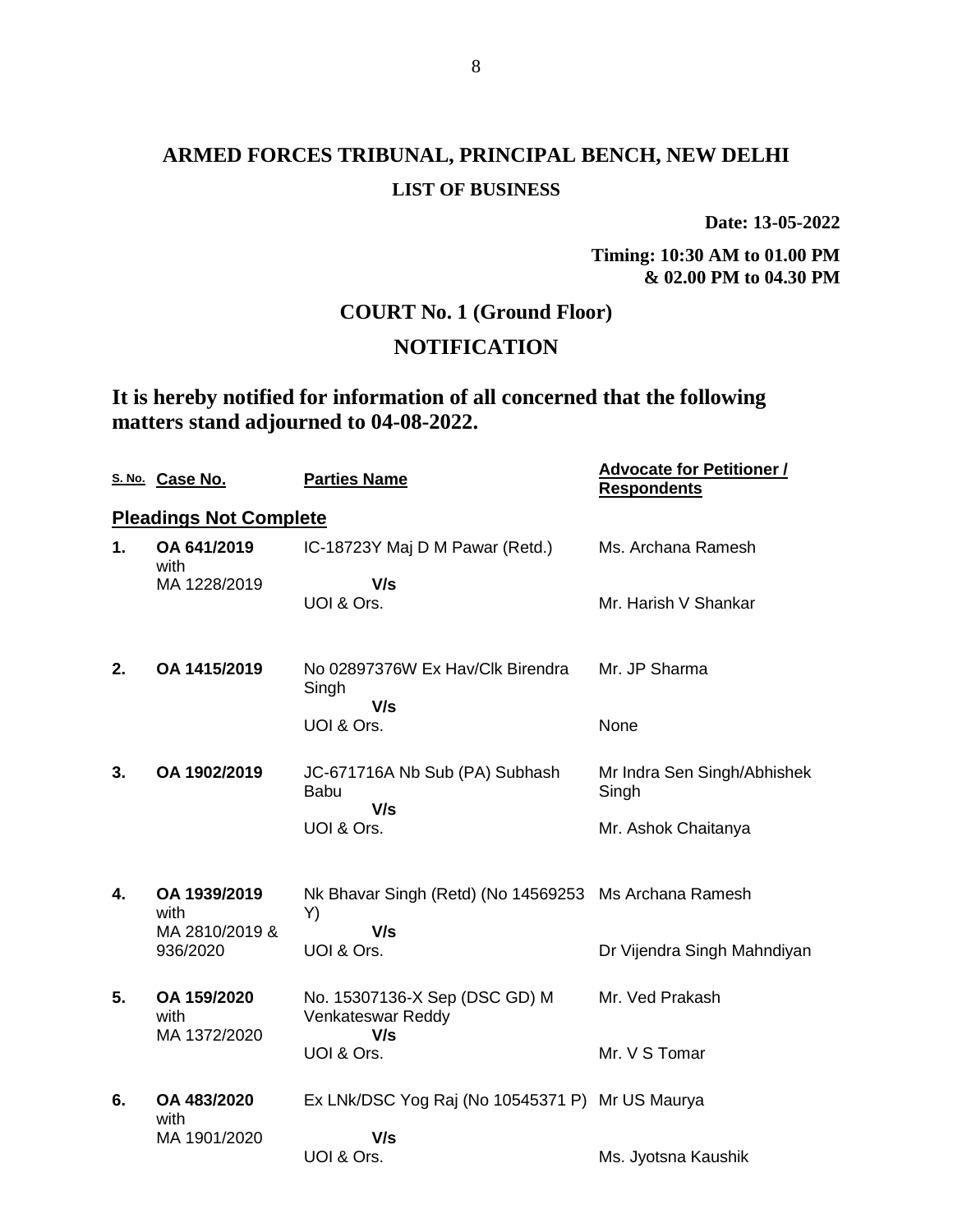| 7.          | OA 698/2020<br>with<br>MA 826/2020 | JC 338767P Ex Sub Maj Subhash<br>Chand                           | Mr Virender Singh Kadian                    |
|-------------|------------------------------------|------------------------------------------------------------------|---------------------------------------------|
|             |                                    | V/s<br>UOI & Ors.                                                | Mr. V Pattabhi Ram                          |
| 8.          | OA 1673/2021                       | JC-377778 X Sub (JENE) Deepak<br>Kumar                           | Mr SS Pandey                                |
|             |                                    | V/s<br>UOI & Ors.                                                | Mr. Satya Ranjan Swain                      |
| 9.          | OA 1901/2021<br>with               | Hav B Sagayaraj (Retd) (No 15308849 Mr Krishan Kumar Singh<br>P) |                                             |
|             | MA 1901/2021                       | V/s<br>UOI & Ors.                                                | Ms Jyotsna Kaushik                          |
| 10.         | OA 1902/2021                       | Ex LAC Kaushal Kumar Gupta (No<br>962105 R)                      | Mr Ajit Kakkar & Associates                 |
|             |                                    | V/s<br>UOI & Ors.                                                | None                                        |
| 11.         | OA 1909/2021<br>with               | Col Pranab Kumar Sarkar (IC 60079 X)                             | Mr Indra Sen Singh & Ms Kirtika<br>Chhatwal |
|             | MA 814/2022                        | V/s<br>UOI & Ors.                                                | Mr. Neeraj Sr CGSC for R-1 to<br>$R-3$      |
| 12.         | OA 1910/2021                       | (IC 65975 P) Lt Col R D Sharma                                   | Mr Indra Sen Singh & Ms Kirtika<br>Chhatwal |
|             |                                    | V/s<br>UOI & Ors.                                                | Mr. Neeraj Sr CGSC                          |
| 13.         | OA 2474/2021<br>with               | (3157563) Sep Umed Singh (Retd)                                  | Mr Manoj Kumar Gupta                        |
|             | MA 2585/2021                       | V/s<br>UOI & Ors.                                                | Mr Rajesh Kumar Das                         |
| 14.         | OA 2489/2021                       | (SS 44285 X) Maj Rohit Kumar Yadav                               | Mr Indra Sen Singh & Ms Kirtika<br>Chhatwal |
|             |                                    | V/s<br>UOI & Ors.                                                | Mr. Neeraj, Sr CGSC                         |
| <b>WITH</b> |                                    |                                                                  |                                             |
| 15.         | OA 2524/2021                       | Maj Ashiesh Kumar Dwivedi (SS<br>44256H)<br>V/s                  | Mr Indra Sen Singh & Kirtika<br>Chhatwal    |
|             |                                    | UOI & Ors.                                                       | Mr Neeraj, CGSC                             |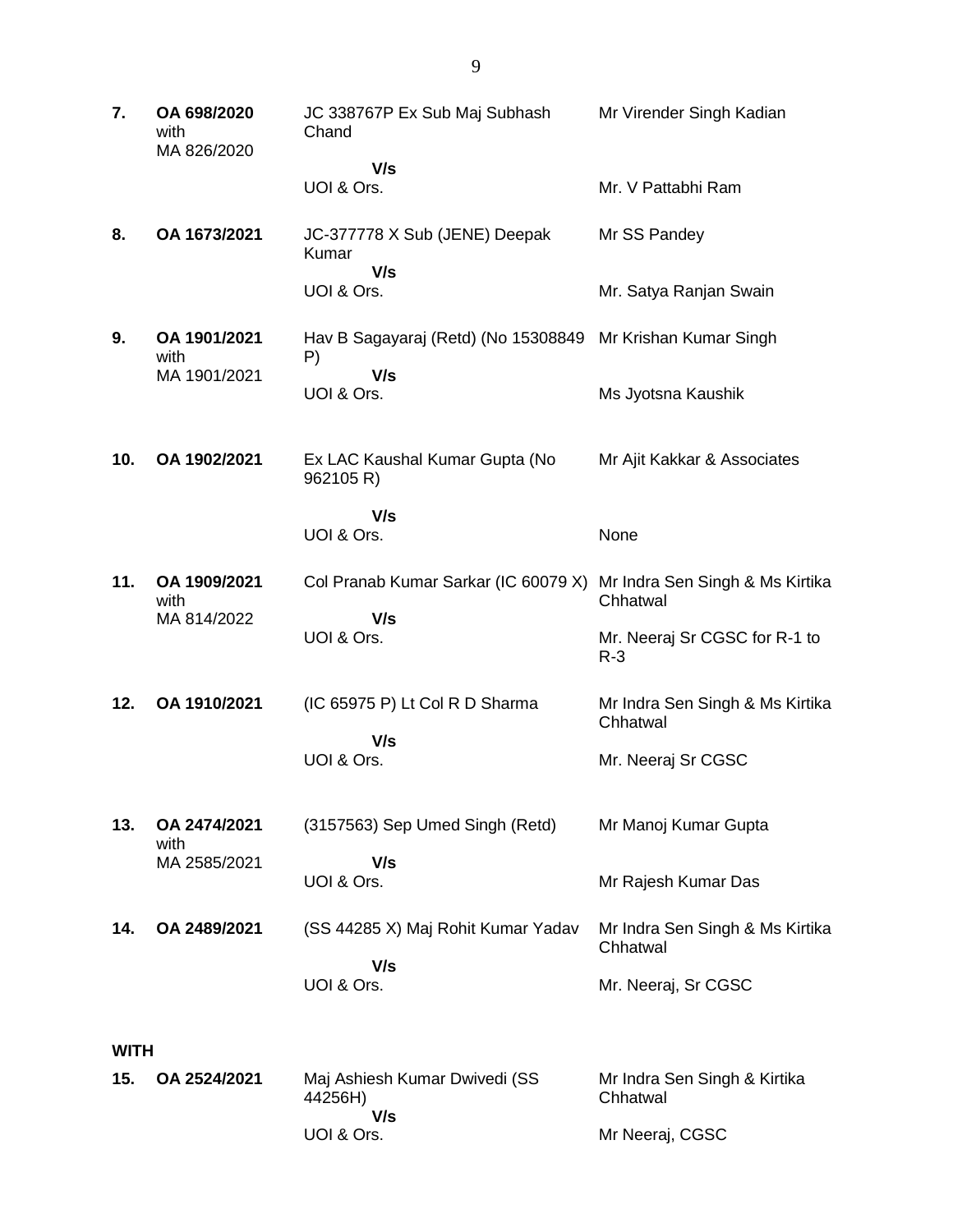## **WITH**

| 16. | OA 2528/2021                       | SS 44529A Maj Burgul Gaurav<br>Dattatray<br>V/s    | Mr Indra Sen Singh & Ms Kirtika<br>Chhatwal  |
|-----|------------------------------------|----------------------------------------------------|----------------------------------------------|
|     |                                    | UOI & Ors.                                         | Gp Capt Karan Singh Bhati, Sr<br><b>CGSC</b> |
| 17. | OA 70/2022<br>with<br>MA 79/2022   | Ex L/Nk Daya Ram Kashyap<br>(10405843 H)<br>V/s    | Mr Mohan Kumar & Associates                  |
|     |                                    | UOI & Ors.                                         | Mr K K Tyagi                                 |
| 18. | OA 368/2022                        | (IC 53900 L) Col Durlabh Singh                     | Mr Rajiv Manglik                             |
|     |                                    | V/s<br>UOI & Ors.                                  | Gp Capt Karan Singh Bhati, Sr<br>CGSC        |
| 19. | OA 377/2022                        | <b>Cdt Vikas Yadav</b>                             | Mr Ajit Kakkar & Associates                  |
|     |                                    | V/s<br>UOI & Ors.                                  | Mr. Harish V Shankar                         |
| 20. | OA 387/2022<br>with                | Ex Sep Mahesh Singh (8824789 H)                    | Mr Virender Singh Kadian                     |
|     | MA 489/2022                        | V/s<br>UOI & Ors.                                  | Mr. Avdhesh Kumar Singh                      |
| 21. | OA 393/2022<br>with                | Cdr Sureddy Komal Kumar (42143-B)                  | Ms Archana Ramesh                            |
|     | MA 505/2022                        | V/s<br>UOI & Ors.                                  | Gp Capt Karan Singh Bhati, Sr<br><b>CGSC</b> |
| 22. | OA 395/2022<br>with<br>MA 507/2022 | (148539R) PO (RC1) Paidisetty<br>Ananda Rao (retd) | Mr Ramniwas Bansal                           |
|     |                                    | V/s<br>UOI & Ors.                                  | Ms Jyotsna Kaushik                           |
| 23. | OA 399/2022                        | Sqn Ldr Brijesh Kumar Singh MS<br>17340-Y          | Mr Ajit Kakkar & Associates                  |
|     |                                    | V/s<br>UOI & Ors.                                  | None                                         |
| 24. | OA 401/2022<br>with                | (IC 63293 L) Lt Col Gagandeep Singh                | Mr Ankur Chhibber                            |
|     | MA 508/2022                        | V/s<br>UOI & Ors.                                  | Mr. Neeraj, Sr CGSC                          |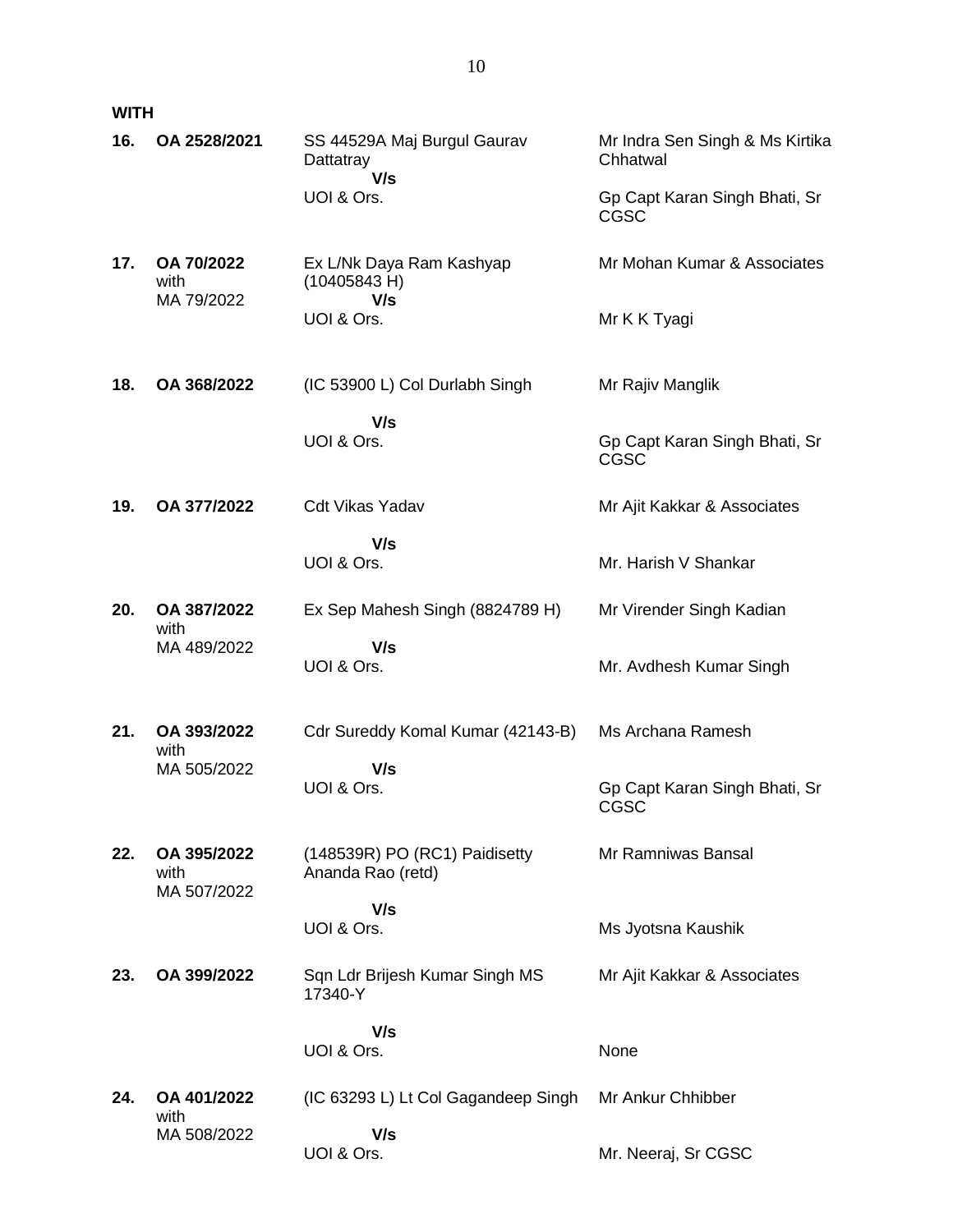| 25.                | OA 413/2022      | Wg Cdr Manu Uppal (30692-N)                        | Mr. Ajit Kakkar & Associates          |  |  |
|--------------------|------------------|----------------------------------------------------|---------------------------------------|--|--|
|                    |                  | V/s<br>UOI & Ors.                                  | None                                  |  |  |
| <b>WITH</b>        |                  |                                                    |                                       |  |  |
| 26.                | OA 423/2022      | Lt Col Mukul Sharma (MS 15877 Y)                   | Mr Ajit Kakkar & Associates           |  |  |
|                    |                  | V/s<br>UOI & Ors.                                  | Gp Capt Karan Singh Bhati, Sr<br>CGSC |  |  |
| <b>WITH</b>        |                  |                                                    |                                       |  |  |
| 27.                | OA 428/2022      | Lt Col Angom Manitombi Devi (MS<br>16235-W)<br>V/s | Mr. Ajit Kakkar & Associates          |  |  |
|                    |                  | UOI & Ors.                                         | Mr. Anil Gautam                       |  |  |
| <b>WITH</b>        |                  |                                                    |                                       |  |  |
| 28.                | OA 433/2022      | Surg Cdr Raghavendra Sabarad<br>(76049 N)          | Mr Ajit Kakkar & Associates           |  |  |
|                    |                  | V/s<br>UOI & Ors.                                  | Dr. Vijendra Singh Mahndiyan          |  |  |
| <b>WITH</b>        |                  |                                                    |                                       |  |  |
| 29.                | OA 456/2022      | Lt Col Muqtadir Malik (MS 16145 P)                 | Mr Ajit Kakkar & Associates           |  |  |
|                    | with MA 564/2022 | V/s<br>UOI & Ors.                                  | Mr. Rajesh Kumar Das Sr CGSC          |  |  |
| <b>WITH</b>        |                  |                                                    |                                       |  |  |
| 30.                | OA 460/2022      | Lt Col Madhukar Kumar (Retd) (MS<br>15607 K)       | Mr Ajit Kakkare & Associates          |  |  |
|                    |                  | V/s<br>UOI & Ors.                                  | Mr. Rajesh Kumar Das, Sr<br>CGSC      |  |  |
| <b>WITH</b>        |                  |                                                    |                                       |  |  |
| 31.                | OA 461/2022      | Surg Cdr Shiva Kumar (MS 16089-F)                  | Mr Ajit Kakkar & Associates           |  |  |
|                    |                  | V/s<br>UOI & Ors.                                  | Mr. Shyam Narayan                     |  |  |
|                    |                  |                                                    |                                       |  |  |
| <b>WITH</b><br>32. | OA 527/2022      | Lt Col Narendra Yadav (MS 16227 X)                 | Mr Ajit Kakkar & Associates           |  |  |
|                    |                  | V/s<br>UOI & Ors.                                  | Mr. Anil Gautam Sr CGSC               |  |  |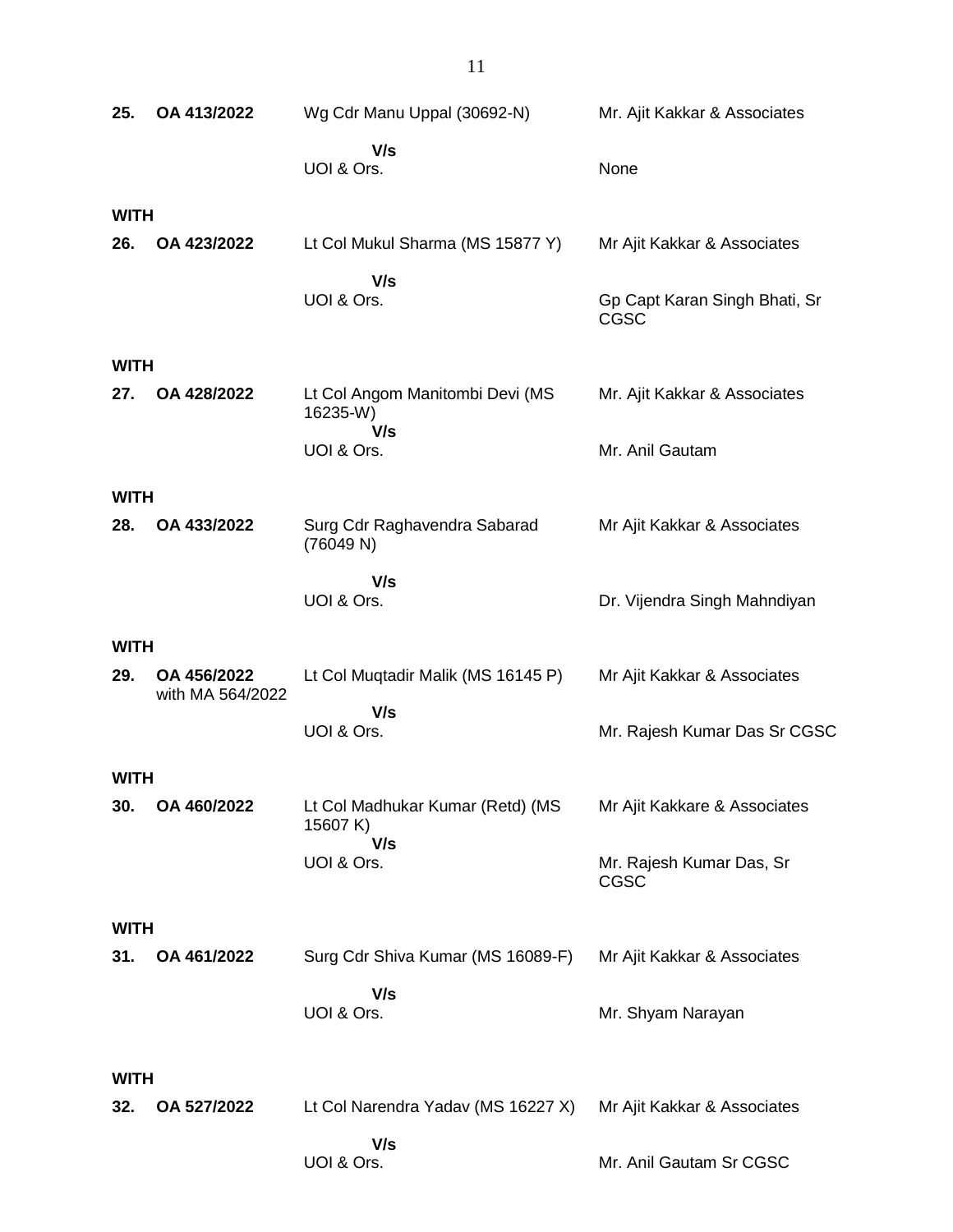| 33. | OA 416/2022                          | Lt Col Swapnil Saikhedkar )MS 16180- Mr. Ajit Kakkar & Associates<br>X) |                                              |
|-----|--------------------------------------|-------------------------------------------------------------------------|----------------------------------------------|
|     |                                      | V/s<br>UOI & Ors.                                                       | Mr. Rajesh Kumar Das Sr CGSC                 |
|     | <b>Pleadings Complete</b>            |                                                                         |                                              |
| 34. | OA 2058/2018<br>with                 | Ex Col Punit Sethi (IC 40662L)                                          | Mr SS Pandey & Associates                    |
|     | MA 2265/2018                         | V/s<br>UOI & Ors.                                                       | Mr. Rajesh Kumar Das                         |
| 35. | OA 2055/2019<br>with                 | Ex Rect Dhan Singh (No 4101368 H)                                       | Mr RK Rastogi                                |
|     | MA 1696/2020                         | V/s<br>UOI & Ors.                                                       | Mr KK Tyagi                                  |
| 36. | OA 2059/2019<br>with                 | JC-452215-F Nb Sub Vidya Dhar                                           | Ms. Archana Ramesh                           |
|     | MA 2969/2019                         | V/s<br>UOI & Ors.                                                       | Mr. D K Sabat                                |
| 37. | OA 2077/2019                         | No. 14260010-N Nk/DSC Upendra<br>Kumar<br>V/s                           | Mr. U S Maurya                               |
|     |                                      | UOI & Ors.                                                              | Mr Avdhesh Kumar Singh                       |
| 38. | OA 2411/2019                         | No. 2480235 L/Nk (GD) Narinder Singh Mr. Manoj Kr Gupta                 |                                              |
|     |                                      | V/s                                                                     |                                              |
|     |                                      | UOI & Ors.                                                              | Mr. V S Tomar                                |
| 39. | OA 20/2020                           | Lt Col Dharamvir Singh (IC 57196 X)                                     | Mr Shreeji Bhavsar                           |
|     |                                      | V/s<br>UOI & Ors.                                                       | Mr. Anil Gautam                              |
| 40. | OA 1142/2020                         | No 8030559 K Ex Sep Surendra<br>Prasad<br>V/s                           | Mr. Virender Singh Kadian                    |
|     |                                      | UOI & Ors.                                                              | Mr. D K Sabat                                |
| 41. | OA 1642/2020<br>with<br>MA 2140/2020 | Sep/DSC Sukhwinder Singh<br>(10480819N)<br>V/s                          | Mr U S Maurya                                |
|     |                                      | UOI & Ors.                                                              | Gp Capt Karan Singh Bhati, Sr<br><b>CGSC</b> |
| 42. | OA 1123/2021<br>with                 | (675762 K) HFL Ramachandra Nath<br>(Retd)                               | Mr Ajit Kakkar & Associates                  |
|     | MA 2053/2021                         | V/s<br>UOI & Ors.                                                       | Mr. Rajeev Kumar                             |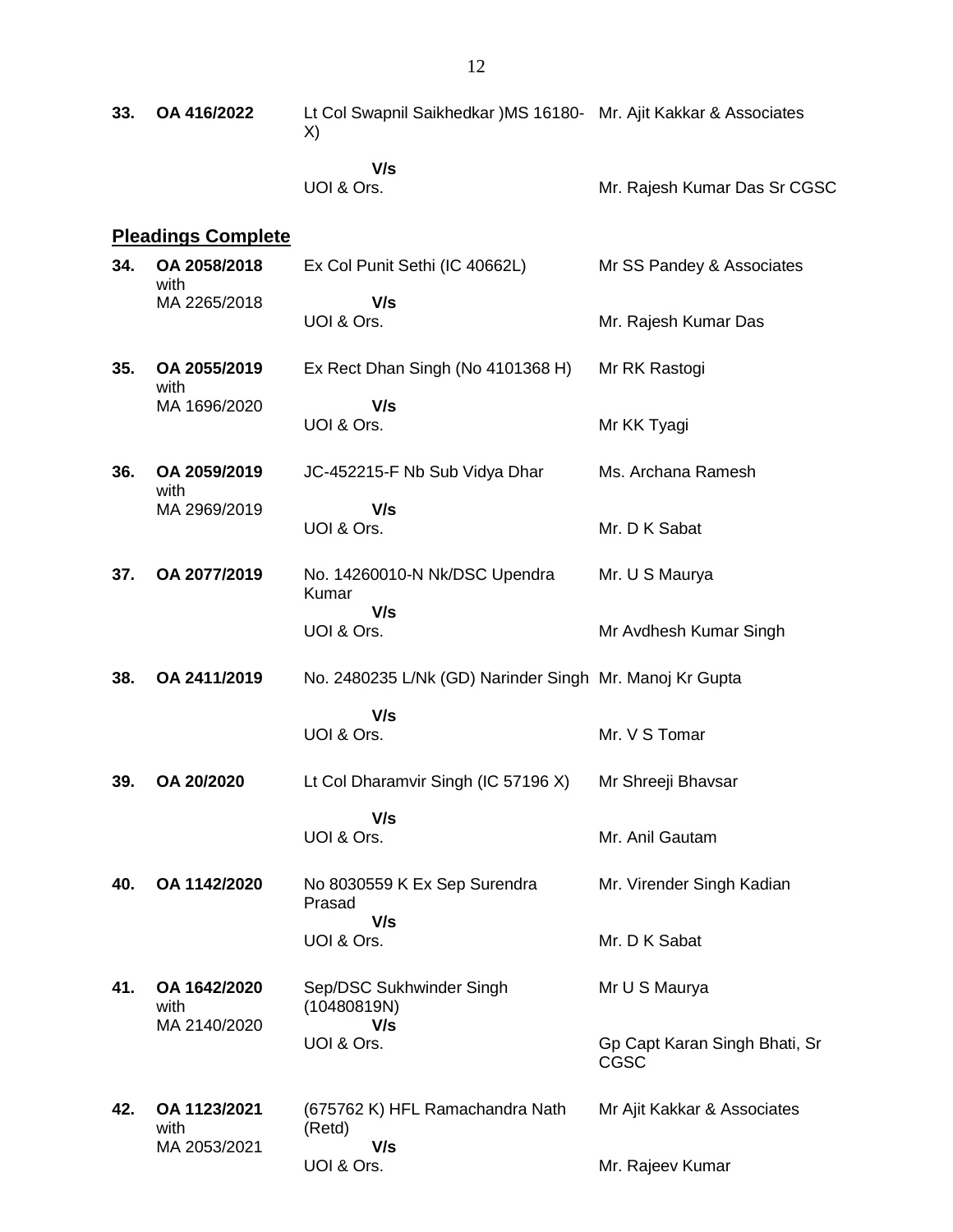# **FOR FINAL HEARING**

| 43. | OA 308/2015 | Brig. A Umar Farook      | I.S Singh & Abhishek Singh                                        |
|-----|-------------|--------------------------|-------------------------------------------------------------------|
|     |             | V/s<br>UOI & Ors.        | Gp Capt Karan Singh Bhati, Sr<br><b>CGSC with Mr Arvind Patel</b> |
| 44. | OA 292/2016 | <b>Brig Rajeev Nanda</b> | Mr. I S Singh & Abhishek Singh                                    |
|     |             | V/s                      |                                                                   |

UOI & Ors.

Mr Harish V Shankar

## **CORAM:**

### **HON'BLE JUDICIAL MEMBER NOT AVAILABLE HON'BLE ADMINISTRATIVE MEMBER NOT AVAILABLE HON'BLE ADMINISTRATIVE MEMBER NOT AVAILABLE**

|    | S. No. Case No.                   | <b>Parties Name</b> | <b>Advocate for Petitioner /</b><br><b>Respondents</b> |
|----|-----------------------------------|---------------------|--------------------------------------------------------|
|    | <b>For Orders</b>                 |                     |                                                        |
| 1. | /2015<br>MA.<br>(Dy No 3380/2015) | Air Cmde TM Rao     | Mr. SM Dalal                                           |
|    | in OA 155/2011)                   | V/s<br>UOI & Ors.   | Mr Ashok Chaitanya                                     |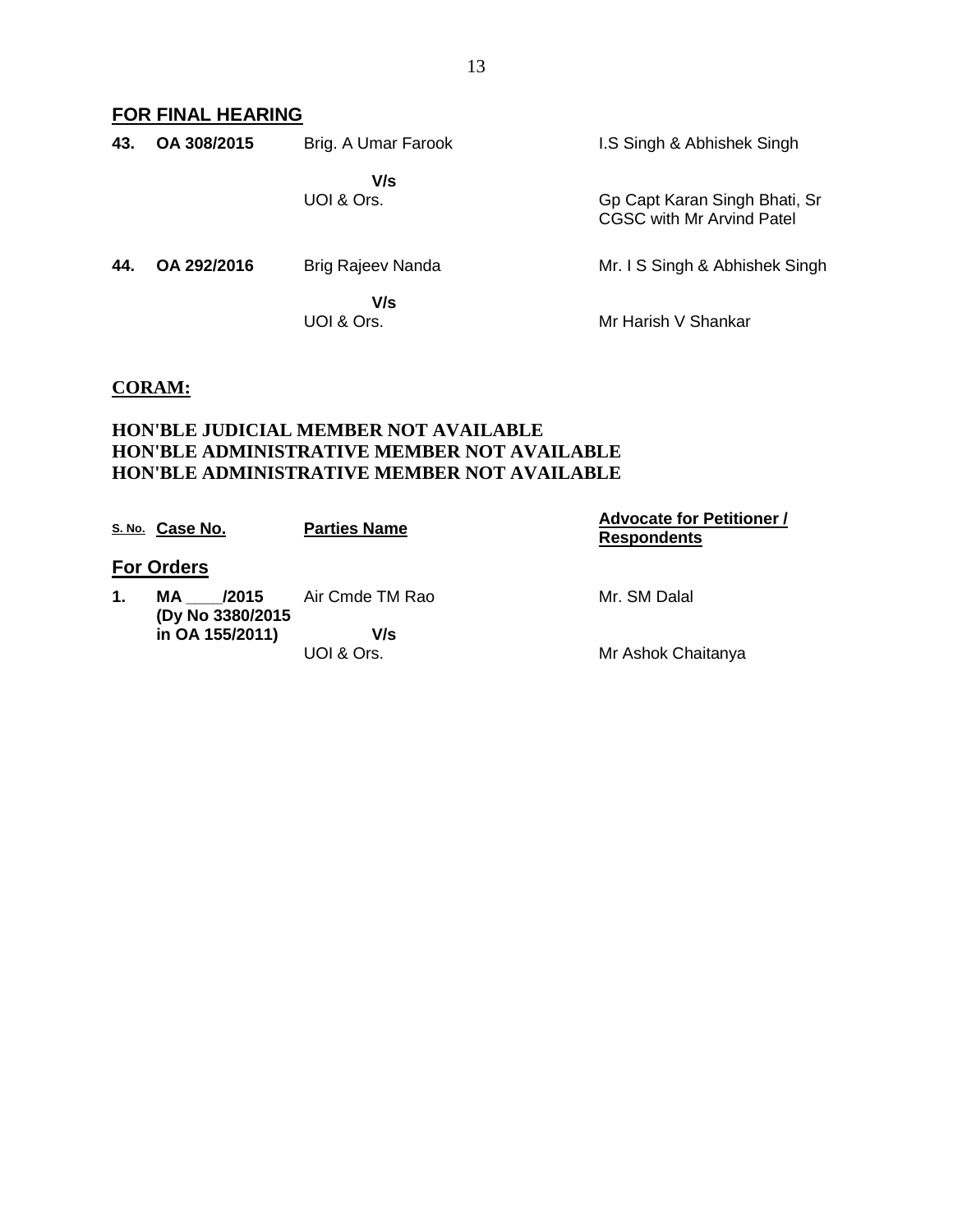**Date: 13-05-2022**

**Timing: 10:30 AM to 01.00 PM & 02.00 PM to 04.30 PM**

## **COURT No. 2 (Ground Floor)**

# **NOTIFICATION**

# **It is hereby notified for information of all concerned that the following matters stand adjourned to 04-08-2022.**

|    | S. No. Case No.                       | <b>Parties Name</b>                                               | <b>Advocate for Petitioner /</b><br><b>Respondents</b> |
|----|---------------------------------------|-------------------------------------------------------------------|--------------------------------------------------------|
|    | <b>Pleadings Not Complete</b>         |                                                                   |                                                        |
| 1. | OA 991/2018<br>with<br>MA 432/2020    | No 14527669P Ex Hav (Hony Nb Sub)<br>Padam Bahadur Pal<br>V/s     | Mr Virender Singh Kadian                               |
|    |                                       | UOI & Ors.                                                        | None                                                   |
| 2. | OA 211/2019<br>with                   | WS-00184K Lt Col Anupama Dalal                                    | Mr. T Prashad                                          |
|    | MA 678/2020                           | V/s<br>UOI & Ors.                                                 | None                                                   |
| 3. | OA 599/2019<br>with<br>MA 1170/2019 & | Smt. Jamana Devi Wd/o Late Gdr<br>Suresh Kumar (2680382-K)<br>V/s | Mr. S M Dalal                                          |
|    | 2901/2019                             | UOI & Ors.                                                        | Ms. Jyotsna Kaushik                                    |
| 4. | OA 815/2019<br>with<br>MA 1977/2020   | Cdr SK Singh (Retd) (No 41039 W)<br>V/s                           | Mr Kustubh Singh & Daryl<br>Menezes                    |
|    |                                       | UOI & Ors.                                                        | Dr. Vijendra Singh Mahndiyan                           |
| 5. | OA 957/2019<br>with<br>MA 1614/2019   | NO 15153287 L Ex Nk (OPR)<br>Kunaseelan K                         | Mr. S B Singh                                          |
|    | (OA 90/2018 (RB<br>Jaipur)            | V/s<br>UOI & Ors.                                                 | None                                                   |
| 6. | OA 958/2019<br>(OA 10/2018 (RB        | Ex L Nk (OPR) Madan Tudu                                          | Mr. S B Singh                                          |
|    | Jaipur)                               | V/s<br>UOI & Ors.                                                 | None                                                   |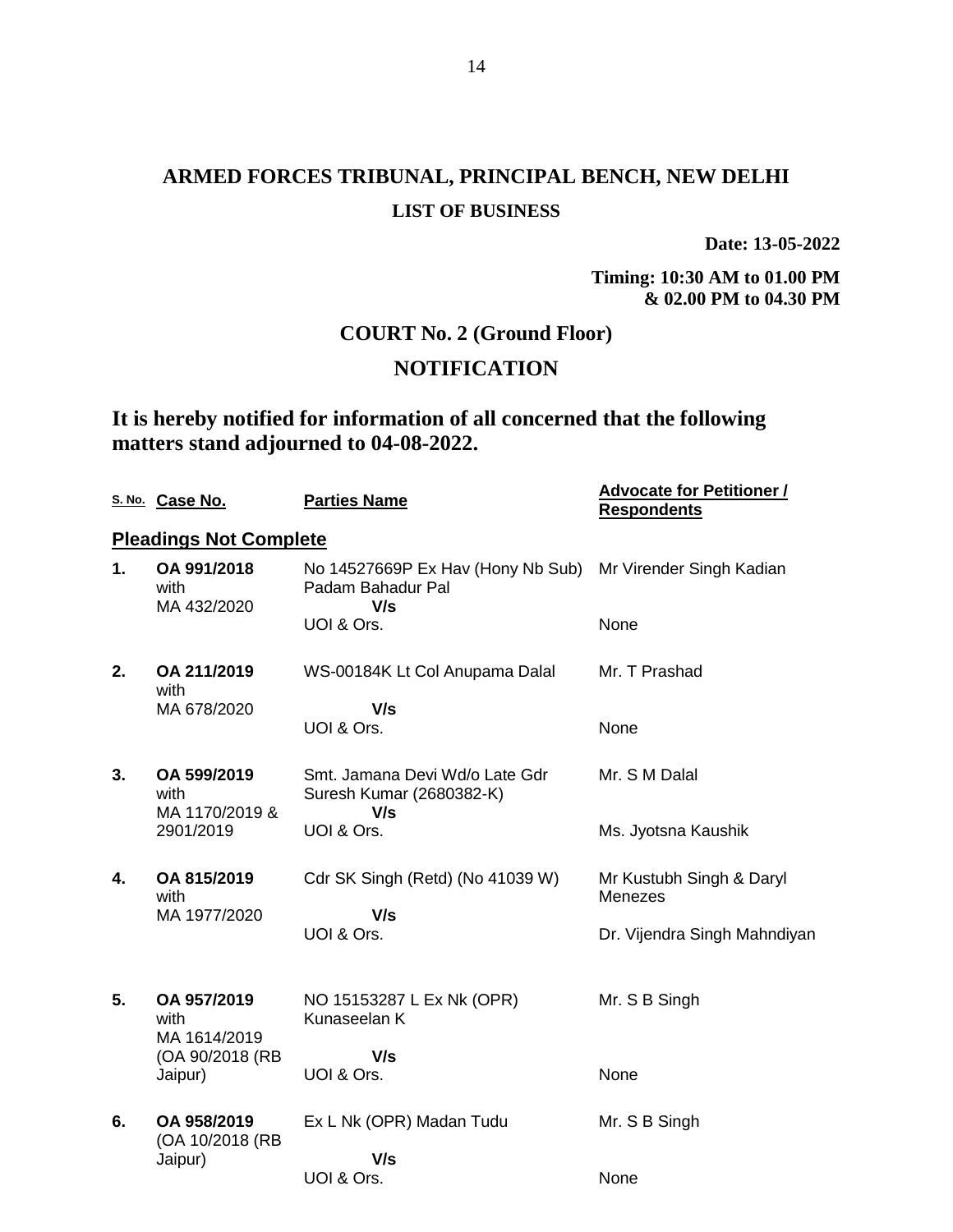- **7. OA 1004/2019** with MA 1674/2019 & 511/2020 No 3179280P Ex Sep Chandra Veer Verma  **V/s** UOI & Ors. Mr. AK Tyagi Ms. Jyotsna Kaushik **8. OA 1028/2019** with MA 1702/2019 Ex Sgt Raj Kumar Yadav (No 732999L) Mr. US Maurya  **V/s** UOI & Ors. Mr K K Tyagi **9. OA 1199/2019** with MA 1942/2019 Ex Rect Govind Singh (No 1476459 K) Mr SK Anand  **V/s** UOI & Ors. Mr. V Pattabhi Ram **10. OA 1414/2019** with MA 1899/2020 Ex LS (GW) Kaka Ram (No 136302B)  **V/s** UOI & Ors. Mr. Ved Prakash Ms. Jyotsna Kaushik **11. OA 1552/2019** with MA 2509/2019 Lt Col Ravinder Singh Nandal (Retd) (IC 40249 P)  **V/s** UOI & Ors. Mr Ajit Kakkar Mr. Rajeev Kumar **12. OA 1605/2019** with MA 1709/2020 & 2565/2019 Ex Sgt Shashi Bhushan Kumar (No 743207)  **V/s** UOI & Ors. Mr Virender Singh Kadian Mr. Prabodh Kumar **13. OA 1760/2019** No. 6272688 Ex Sigmn Sagar Singh  **V/s** UOI & Ors. Mr. Virender Singh Kadian Mr. Niranjana Das **14. OA 1762/2019** Ex PO LOG (F&A) Pawan Kumar Uniyal (138570-H)  **V/s** UOI & Ors. Mr. Ved Prakash Mr Ashok Chaitanya **15. OA 1806/2019** with MA 1793/2020 Ex PO AOF Saumyajit Patra (139236- Y)  **V/s** UOI & Ors. Mr. Ved Prakash Mr. Arvind Patel **16. OA 1828/2019** with Ex LEM(R) Raju Kumar (138664-Y) Mr. Ved Prakash
	- **V/s** UOI & Ors.

MA 1827/2020

Dr. Vijendra Singh Mahndiyan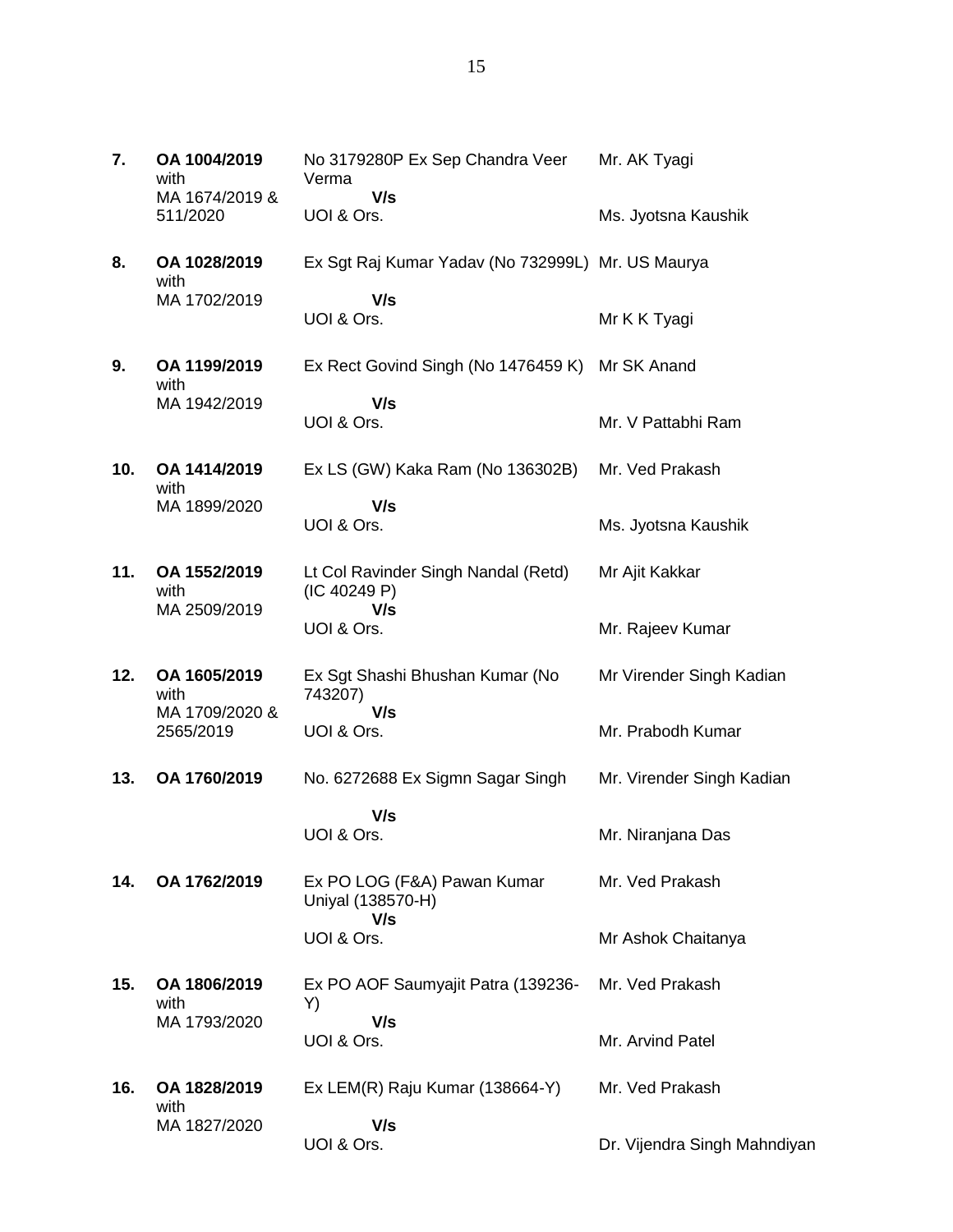| 17. | OA 1948/2019<br>with                 | Maj Avaninder Kumar (Retd)<br>(VS01140Y)                                               | Mr. AK Aggrawal                  |
|-----|--------------------------------------|----------------------------------------------------------------------------------------|----------------------------------|
|     | MA 2158/2020                         | V/s<br>UOI & Ors.                                                                      | Mr. Prabodh Kumar                |
| 18. | OA 2097/2019                         | HFO (MWO) Dal Chandra (Retd) (No<br>626519)                                            | Mr Manoj Kr Gupta                |
|     |                                      | V/s<br>UOI & Ors.                                                                      | Mr. Arvind Kumar                 |
| 19. | OA 2121/2019<br>with                 | Ex RPO Umesh Sah (No 139388 T)                                                         | Mr Ved Prakash                   |
|     | MA 159/2021                          | V/s                                                                                    |                                  |
|     |                                      | UOI & Ors.                                                                             | Dr Vijendra Singh Mahndiyan      |
| 20. | OA 2125/2019<br>with                 | IC-46516F Col (TS) Randheir Singh                                                      | Mr. Virender Singh Kadian        |
|     | MA 512/2022                          | V/s                                                                                    |                                  |
|     |                                      | UOI & Ors.                                                                             | Mr. V Pattabhi Ram               |
| 21. | OA 2237/2019                         | (No 1530746K Ex Hav (Hony Nb Sub)<br>Yamin Khan<br>V/s                                 | Mr VS Kadian                     |
|     |                                      | UOI & Ors.                                                                             | Mr. Harish V Shankar             |
| 22. | OA 2247/2019                         | Gp Capt (TS) Saket Rastogi (Retd) (No Mr Ajit Kakkar<br>18728R)<br>V/s                 |                                  |
|     |                                      | UOI & Ors.                                                                             | Mr. Neeraj, Sr. CGSC             |
| 23. | OA 2274/2019<br>with                 | Ex Hony Nb Sub Ram Autar Sharma<br>(NO 06376817K)                                      | Mr Praveen Kumar                 |
|     | MA 3180/2019                         | V/s<br>UOI & Ors.                                                                      | Mr. Ashok Chaitanya              |
| 24. | OA 2275/2019<br>with                 | Ex Hony Nb Sub Vishwamitra Singh<br>$(14543642-F)$                                     | Mr. Praveen Kumar                |
|     | MA 3181/2019 &<br>692/2021           | V/s<br>UOI & Ors.                                                                      | Ms. Jyotsna Kaushik              |
| 25. | OA 2279/2019<br>with                 | Smt. Jaikala Devi W/o Late Hony Nb<br>Sub Raghubansh Singh (7051866-Y)                 | Mr. Praveen Kumar                |
|     | MA 3185/2019                         | V/s<br>UOI & Ors.                                                                      | None                             |
| 26. | OA 2323/2019<br>with<br>MA 3219/2019 | Mrs Nandita Srivastava W/o IC-<br>559914W Late Col Girish Chandra<br>Srivastava<br>V/s | Mr. Anil Srivastava & Associates |

Mr. S D Windlesh

UOI & Ors.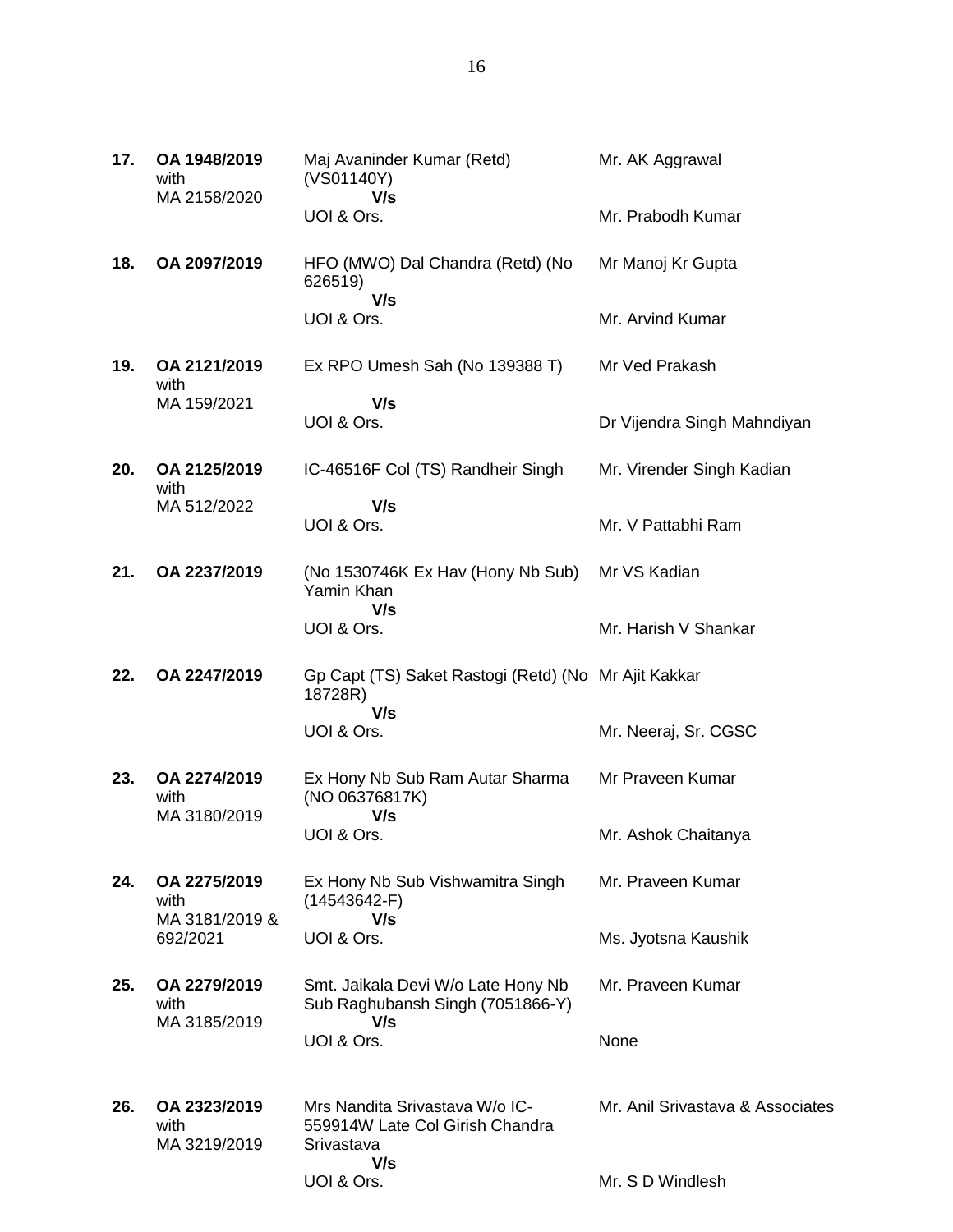| 27. | OA 2324/2019<br>with<br>MA 1997/2020 & | Ex MCA(AH) II/Hon Sub Lt Santosh<br>Singh (No 097628 H)<br>V/s | Mr Shakti Chand Jaidwal                          |
|-----|----------------------------------------|----------------------------------------------------------------|--------------------------------------------------|
|     | 3220/2019                              | UOI & Ors.                                                     | Dr. Vijendra Singh Mahndiyan                     |
| 28. | OA 2325/2019<br>with                   | No. 14611963-A Ex Hav Sudhir Kumar Mr. Virender Singh Kadian   |                                                  |
|     | MA 3222/2019 &<br>333/2021             | V/s<br>UOI & Ors.                                              | Mr. Prabodh Kumar                                |
| 29. | OA 17/2020<br>with<br>MA 1887/2020     | Ex MWO Gawali Ganesh Keshavrao<br>$(697669-L)$                 | Mr. Praveen Kumar                                |
|     |                                        | V/s<br>UOI & Ors.                                              | Dr. Vijendra Singh Mahndiyan                     |
| 30. | OA 146/2020<br>with<br>MA 1237/2020 &  | Ex Naik Mahesh Chandra Singh (No<br>4067705X)<br>V/s           | Mr Praveen Kumar                                 |
|     | 169/2020                               | UOI & Ors.                                                     | Mr. J S Rawat                                    |
| 31. | OA 330/2020<br>with                    | Sqn Ldr Karan Kataria (No 33259 R)                             | Mr Pushpendra Kumar Dhaka                        |
|     | MA 2342/2021 &<br>405/2020             | V/s<br>UOI & Ors.                                              | Dr. Vijendra Singh Mahndiyan                     |
| 32. | OA 363/2020<br>with<br>MA 2232/2020 &  | Ex Col Dharmendra Singh Yadav<br>(Retd) (IC 44688 X)<br>V/s    | Mr Ajit Kakkar, Madhuri Koli and<br>Alpana Yadav |
|     | 455/2020                               | UOI & Ors.                                                     | Ms. Jyotsna Kaushik                              |
| 33. | OA 741/2020                            | Brig Rajendra Sinh Rathod (Retd) (IC<br>40715 Y)<br>V/s        | Mr Indra Sen Singh and<br>Abhishek Singh         |
|     |                                        | UOI & Ors.                                                     | Ms. Suman Chauhan                                |
| 34. | OA 869/2020<br>with                    | 625090 WO AK Singh (Retd)                                      | Mr Manoj Kr Gupta                                |
|     | MA 353/2021                            | V/s<br>UOI & Ors.                                              | Ms. Barkha Babbar                                |
| 35. | OA 895/2020                            | NC(E) Johan Mohammad Ganaie<br>$(830521-N)$<br>V/s             | Mr. Ajit Kakkar                                  |
|     |                                        | UOI & Ors.                                                     | Mr. Ashok Chaitanya                              |
| 36. | OA 1126/2020<br>with                   | Ex JWO Dalbir Singh (690073)                                   | Mr Baljeet Singh & Deepika<br>Sheoran            |
|     | MA 1658/2021                           | V/s<br>UOI & Ors.                                              | Ms. Barkha Babbar                                |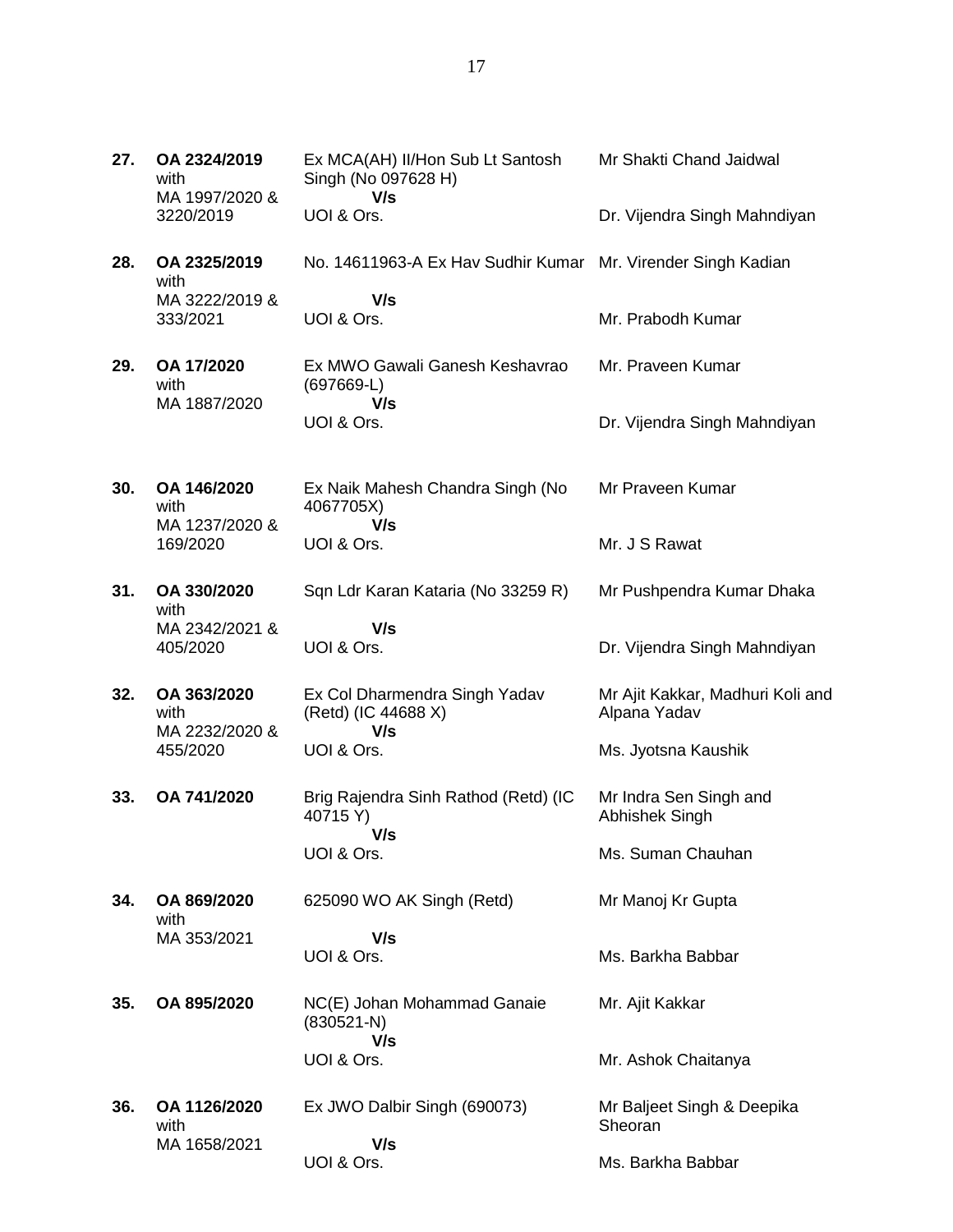| 37. | OA 1135/2020<br>with                 | Lt Col SK Sinha (Retd) (IC 46925 P)                      | Mr Ajay Yadav                                |
|-----|--------------------------------------|----------------------------------------------------------|----------------------------------------------|
|     | MA 1298/2020 &<br>533/2021           | V/s<br>UOI & Ors.                                        | Dr Vijendra Singh Mahndiyan                  |
| 38. | OA 1137/2020<br>with<br>MA 1300/2020 | Lance Dafedar Shri Ram Saini(Retd)<br>(1088914 A)<br>V/s | Ms Archana Ramesh                            |
|     |                                      | UOI & Ors.                                               | Gp Capt Karan Singh Bhati, Sr<br><b>CGSC</b> |
| 39. | OA 1139/2020                         | Ex JWO Vijay Kumar (S.No. 661902 R) Mr. Praveen Kumar    |                                              |
|     | with<br>MA 1302/2020 &<br>170/2022   | V/s<br>UOI & Ors.                                        | Mr. Neeraj, Sr. CGSC                         |
| 40. | OA 1539/2020                         | Col Arun Kumar Sharma IC-29800F &<br>Ors.<br>V/s         | Mr Anil Srivastava & Associates              |
|     |                                      | UOI & Ors.                                               | Dr Vijendra Singh Mahndiyan                  |
| 41. | OA 1547/2020                         | 8284 Sqn Ldr R. K Gupta & Ors.                           | Mr. Anil Srivastava & Associates             |
|     |                                      | V/s<br>UOI & Ors.                                        | Mr Harish V Shankar                          |
| 42. | OA 1889/2020                         | No. 672803-T WO Dhankher Rajpal<br>(Retd)                | Mr M D Jangra                                |
|     |                                      | V/s<br>UOI & Ors.                                        | Mr V Pattabhi Ram                            |
| 43. | OA 1890/2020<br>with                 | Ex HAV Dixit Devendra Kumar<br>15375318K                 | Mr Aditya Puar                               |
|     | MA 2187/2020                         | V/s<br>UOI & Ors.                                        | Mr. D K Sabat                                |
| 44. | OA 1896/2020<br>with                 | Ex JWO Munendra Kumar (709343 N)                         | Mr Virender Singh Kadian                     |
|     | MA 1507/2021 &<br>2195/2020          | V/s<br>UOI & Ors.                                        | Mr K K Tyagi                                 |
| 45. | OA 1905/2020                         | IC-34187K Col Rajnee Kant Verma<br>(Retd)                | Mr Shakti Chand Jaidwal                      |
|     |                                      | V/s<br>UOI & Ors.                                        | Mr. Shyam Narayan                            |
| 46. | OA 14/2021<br>with                   | SL-4628A Maj Prasannan V (Retd)                          | Mr Shakti Chand Jaidwal                      |
|     | MA 2065/2021 &<br>6/2021             | V/s<br>UOI & Ors.                                        | Mr Prabodh Kumar                             |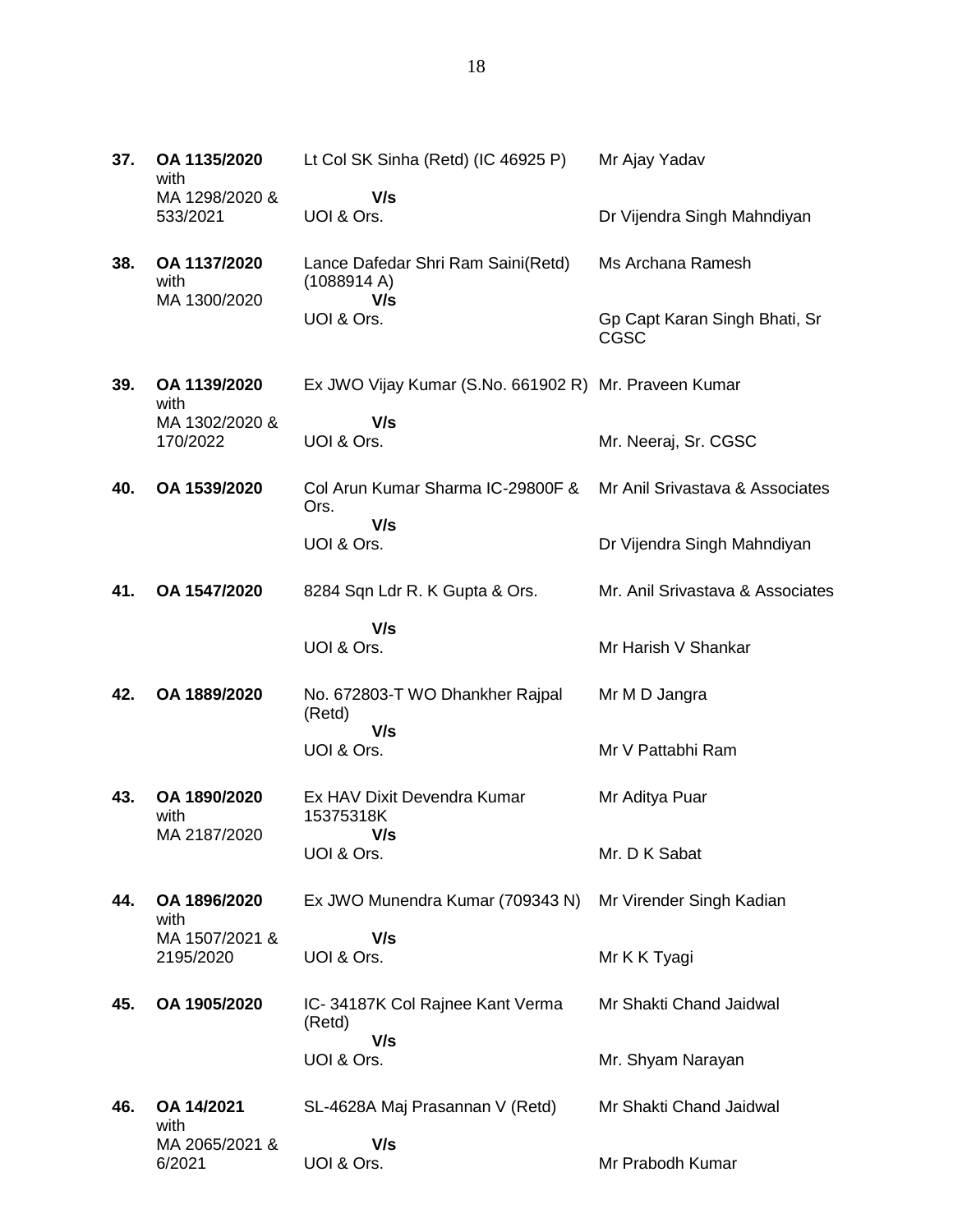| 47. | OA 22/2021<br>with<br>MA 2163/2021 &   | EX PO LOG (MAT) Arun Kumar<br>Sharma (No. 210391-N)<br>V/s            | Mr. Ved Prakash                             |
|-----|----------------------------------------|-----------------------------------------------------------------------|---------------------------------------------|
|     | 29/2021                                | UOI & Ors.                                                            | Mr Anil Gautam                              |
| 48. | OA 365/2021<br>with<br>MA 1968/2021 &  | Cpl Vinod Kumar Joshi (Retd) (No<br>639559)<br>V/s                    | Mr Manoj Kr Gupta                           |
|     | 451/2021                               | UOI & Ors.                                                            | Mr. Harish V Shankar                        |
| 49. | OA 395/2021<br>with<br>MA 2164/2021 &  | Ex Sub Gajendra Kumar (JC-279113<br>L)<br>V/s                         | Mr Ved Prakash & Mr Devendra<br>Kumar       |
|     | 481/2021                               | UOI & Ors.                                                            | Mr. Pradodh Kumar                           |
| 50. | OA 834/2021                            | MWO Radha Raman Tiwari (Retd) (No Mr Manoj Kr Gupta<br>656558)<br>V/s |                                             |
|     |                                        | UOI & Ors.                                                            | Mr Satya Ranjan Swain                       |
| 51. | OA 1110/2021                           | 774252 Sgt Hitendra Kumar Singh<br>(Retd)                             | Mr Manoj Kr Gupta                           |
|     |                                        | V/s<br>UOI & Ors.                                                     | Mr. Rajeev Kumar                            |
| 52. | OA 1111/2021<br>with<br>MA 1031/2021 & | Col Dinesh Dutt Sharma (Retd) (IC<br>43418 W)<br>V/s                  | Mr Indra Sen Singh & Ms Kirtika<br>Chhatwal |
|     | 617/2022                               | UOI & Ors.                                                            | Dr. Vijendra Singh Mahndiyan                |
| 53. | OA 1119/2021<br>with<br>MA 1037/2021   | Cpl Rameshwar Dayal (Retd) (No<br>611543)<br>V/s                      | Mr Manoj Kr Gupta                           |
|     |                                        | UOI & Ors.                                                            | Mr. Harish V Shankar                        |
| 54. | OA 1128/2021<br>with<br>MA 1042/2021   | JC 797456 M Ex Nb Sub/Clk (SD)<br>Sivadasan K<br>V/s                  | Mr JP Sharma & Associates                   |
|     |                                        | UOI & Ors.                                                            | Dr. Vijendra Singh Mahndiyan                |
| 55. | OA 1129/2021<br>with<br>MA 3105/2021   | Ex Rect Tayade Shubham Dinkar (No<br>4590426 F)<br>V/s                | Mr JP Sharma & Associates                   |
|     |                                        | UOI & Ors.                                                            | Dr. Vijendra Singh Mahndiyan                |
| 56. | OA 1136/2021<br>with                   | Ex Sep Balbir Singh Negi (4054725)                                    | Mr Ajit Kakkar & Associates                 |
|     | MA 1047/2021                           | V/s<br>UOI & Ors.                                                     | Mr. K K Tyagi                               |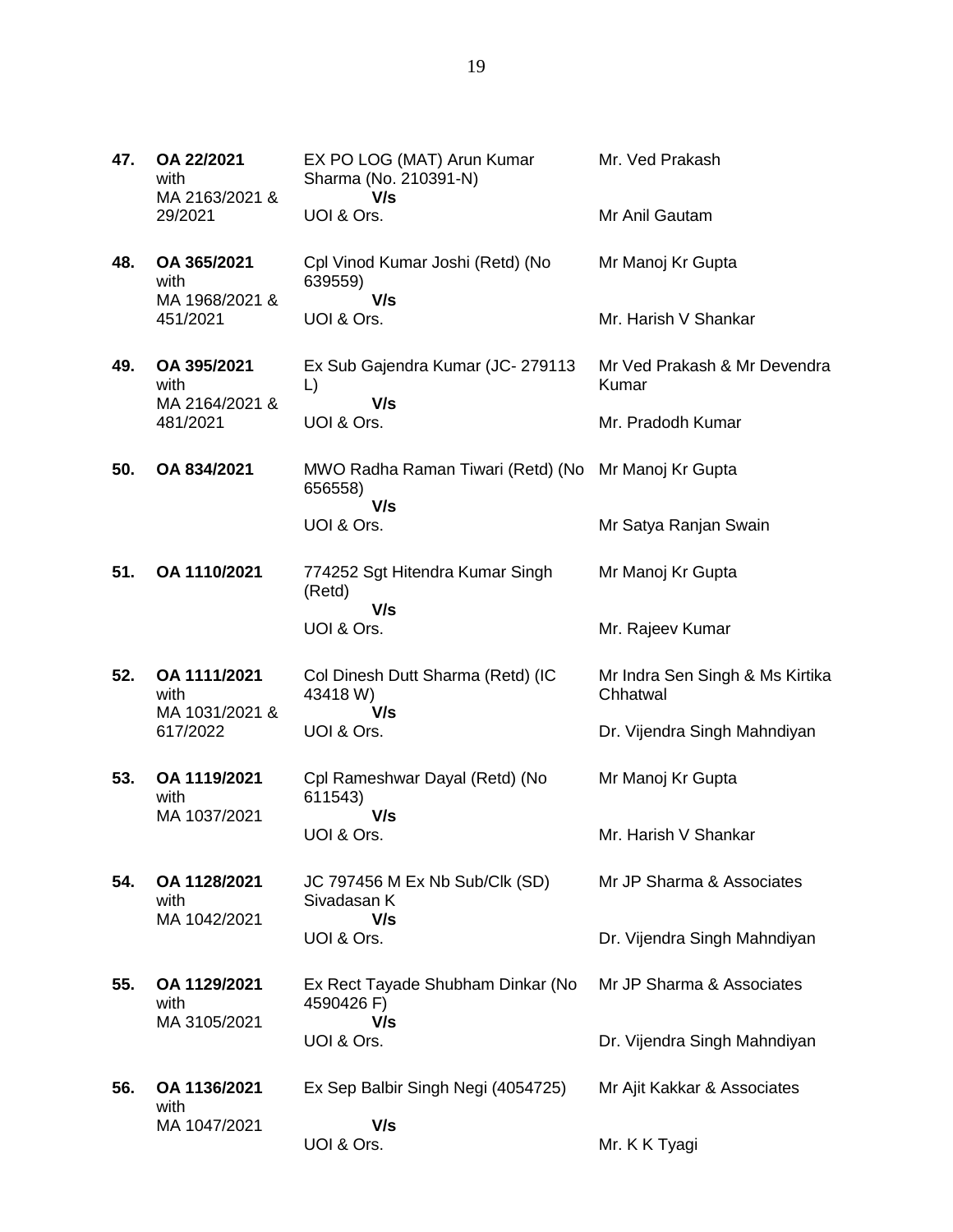| 57. | OA 1142/2021<br>with                 | Ex LEM(P) Ajay Mishra (211695 A)                               | Virender Singh Kadian                 |
|-----|--------------------------------------|----------------------------------------------------------------|---------------------------------------|
|     | MA 918/2022                          | V/s<br>UOI & Ors.                                              | Mr. K K Tyagi                         |
| 58. | OA 1143/2021<br>with<br>MA 1052/2021 | Ex HFL Jagdamba Prasad Pandey<br>(297577 L)<br>V/s             | Mr. Virender Singh Kadian             |
|     |                                      | UOI & Ors.                                                     | Mr. Satya Ranjan Swain                |
| 59. | OA 1654/2021<br>with                 | Ex HFO Ranbir Singh (671692)                                   | Mr Baljeet Singh & Deepika<br>Sheoran |
|     | MA 563/2022                          | V/s<br>UOI & Ors.                                              | Mr. Rajesh Kumar Das                  |
| 60. | OA 1655/2021<br>with<br>MA 1607/2021 | Ex JWO Harekrushna Sahoo (No<br>681464 K)                      | Mr Kritendra Tiwari                   |
|     |                                      | V/s<br>UOI & Ors.                                              | Mr. Y P Singh                         |
| 61. | OA 1657/2021<br>with                 | Ex Hav Surendra Singh (14595958-H)                             | Mr Ved Prakash & Devendra<br>Kumar    |
|     | MA 1609/2021                         | V/s<br>UOI & Ors.                                              | Mr. V Pattabhi Ram                    |
| 62. | OA 1659/2021<br>with<br>MA 1611/2021 | MWO (HFO) Ram Briksha Ram (Retd)<br>(No 665028 L)<br>V/s       | Mr AK Chaudhary                       |
|     |                                      | UOI & Ors.                                                     | Mr. Rajeev Kumar                      |
| 63. | OA 1661/2021                         | Wg Cdr Swachha Salil Panda (Retd)<br>(Service No 23251)<br>V/s | Mr Baljeet Singh & Deepika<br>Sheoran |
|     |                                      | UOI & Ors.                                                     | Mr. Neeraj, Sr CGSC                   |
| 64. | OA 1662/2021                         | Lt Col Sanjoy Brata Roy (Retd) (IC<br>23938A)                  | Mr Shakti Chand Jaidwal               |
|     |                                      | V/s<br>UOI & Ors.                                              | Mr. Neeraj, Sr CGSC                   |
| 65. | OA 1669/2021<br>with                 | Ex Sep Anil Kumar (10405991-N)                                 | Mr Mohan Kumar & Associates           |
|     | MA 1623/2021                         | V/s<br>UOI & Ors.                                              | Ms. Suman Chauhan                     |
| 66. | OA 1671/2021<br>with<br>MA 1625/2021 | Ex Hav Ram Kishore (Army Nos<br>1073709F)                      | Mr Bikrama Sah                        |
|     |                                      | V/s                                                            |                                       |

UOI & Ors.

Mr. Prabodh Kumar

20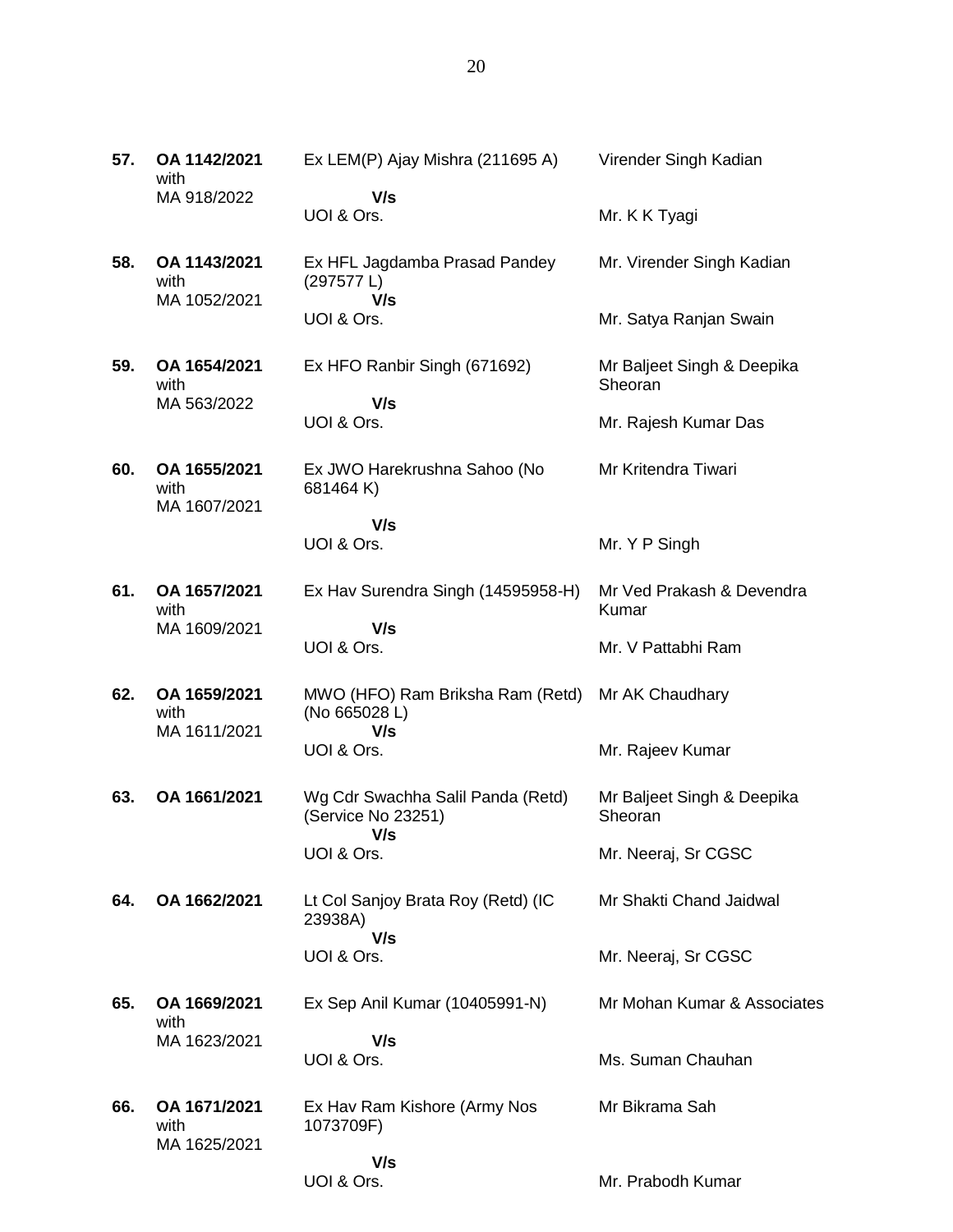| 67. | OA 2206/2021<br>with<br>MA 2314/2021 | Sep Limba Yada Chambhar (4552119) Mr Manoj Kumar Gupta<br>(Retd)<br>V/s |                                                                           |
|-----|--------------------------------------|-------------------------------------------------------------------------|---------------------------------------------------------------------------|
|     |                                      | UOI & Ors.                                                              | Gp Capt Karan Singh Bhati, Sr<br><b>CGSC</b>                              |
| 68. | OA 2220/2021                         | Ex Sapper Rajkumar (No 1490214Y)                                        | Mr R K Tripathi                                                           |
|     |                                      | V/s<br>UOI & Ors.                                                       | Mr Neeraj, Sr CGSC                                                        |
| 69. | OA 2342/2021                         | Ex Sep Mohan Singh (14818321 X)                                         | Mr Virender Singh Kadian                                                  |
|     |                                      | V/s<br>UOI & Ors.                                                       | Mr Avdhesh Kumar Singh for R<br>1-2 & 4 and Ms. Anjali Vohra for<br>$R-3$ |
| 70. | OA 2346/2021                         | MWO (HFL) Randhir Singh Chauhan<br>(Retd) (No 636572 N)<br>V/s          | Mr DK Sahrma & SK Vashistha                                               |
|     |                                      | UOI & Ors.                                                              | Mr Prabodh Kumar                                                          |
| 71. | OA 2352/2021<br>with                 | Ex POMA Swadesh Kumar (114711H)                                         | Mr Virender Singh Kadian                                                  |
|     | MA 2457/2021                         | V/s<br>UOI & Ors.                                                       | Mr V Pattabhi Ram                                                         |
|     | <b>Pleadings Complete</b>            |                                                                         |                                                                           |

#### **72. OA 839/2015** Ex L/Sig Baljit Singh  **V/s** UOI & Ors. Mr. V S Kadian Ms Barkha Babbar **73. OA 910/2015** Ex Nk (TS) Munendra Pal Singh  **V/s** UOI & Ors. Mr. V S Kadian Mr Anil Gautam **74. OA 1047/2015** with MA 1006/2015 Ex Hav Babu Ram  **V/s** UOI & Ors. Mr. J P Sharma Mr Anil Gautam **75. OA 636/2017** Ex Hav Brahampal Singh  **V/s** Mr Ajit Kakkar

Dr Vijendra Singh Mahndiyan

21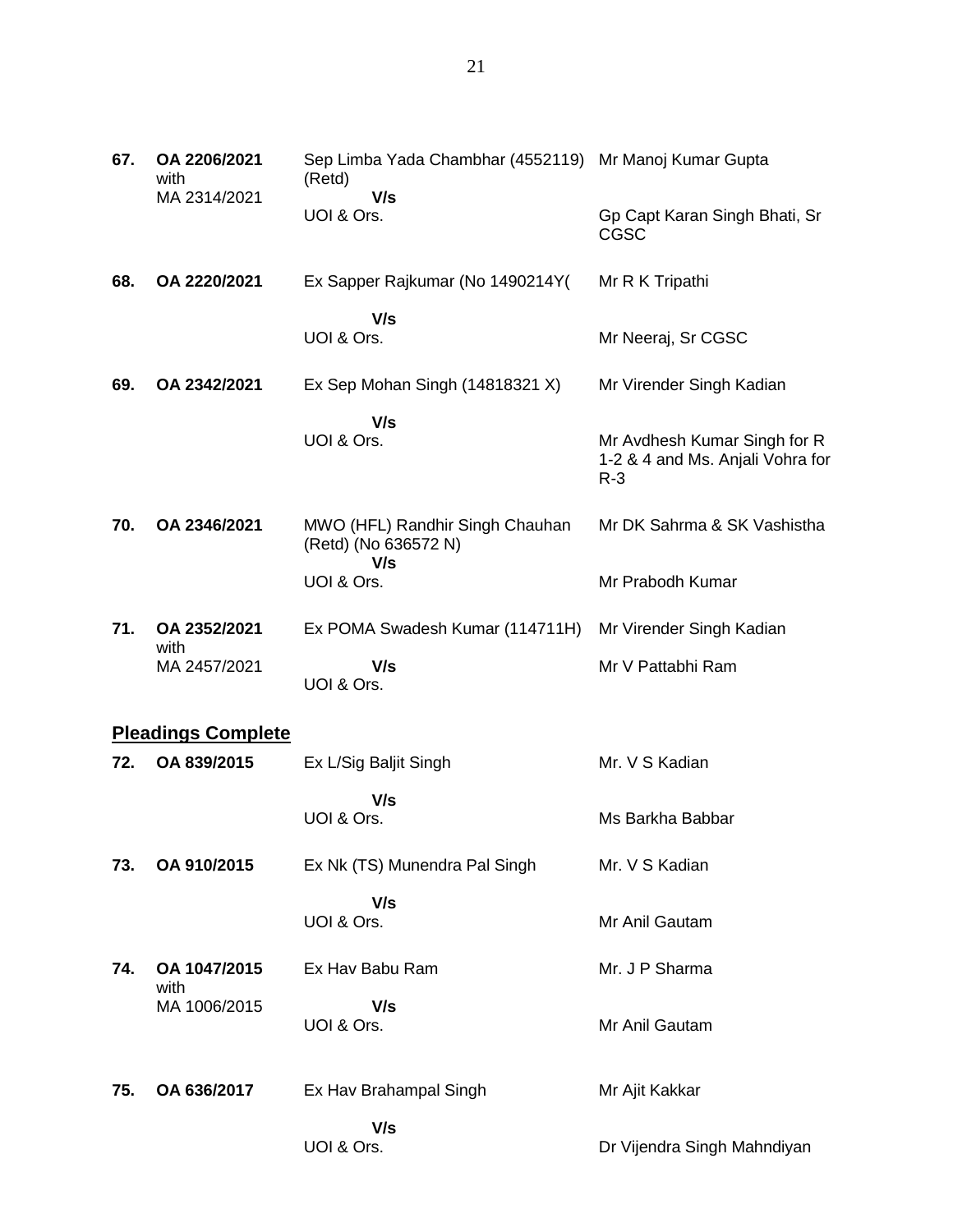| 76.         | OA 1171/2017                         | Maj M S Seetharaman (Retd.)                         | Mr. S S Pandey                          |
|-------------|--------------------------------------|-----------------------------------------------------|-----------------------------------------|
|             |                                      | V/s<br>UOI & Ors.                                   | Dr Vijendra Singh Mahndiyan             |
| 77.         | OA 1179/2017                         | Smt Padam Gurung alias Padam<br>Kumari<br>V/s       | Mr. Ajai Bhalla & Ms. Sangeeta<br>Tomar |
|             |                                      | UOI & Ors.                                          | Mr. J S Rawat                           |
| 78.         | OA 1474/2017                         | Col H S Ratti (Retd.) Service No. MR<br>04753K      | Mr. O S Punia                           |
|             |                                      | V/s<br>UOI & Ors.                                   | Mr Arvind Patel                         |
| 79.         | OA 1721/2017                         | No. 642864-R Ex HFO Prithvi Raj<br>Khetarpal<br>V/s | Mr. Praveen Kumar                       |
|             |                                      | UOI & Ors.                                          | None for R 1-4, None for R-5            |
| 80.         | OA 1016/2018<br>with                 | IC-42758M Brig M J Kumar                            | Mr. S S Pandey                          |
|             | MA 1294/2018                         | V/s<br>UOI & Ors.                                   | Mr Anil Gautam                          |
| <b>WITH</b> |                                      |                                                     |                                         |
| 81.         | OA 1684/2018<br>with                 | IC-52861-L Col M S Prakash                          | Ms. Archana Ramesh                      |
|             | MA 1833/2018<br>& MA 402/2019        | V/s<br>UOI & Ors.                                   | Mr. Anil Gautam                         |
| <b>WITH</b> |                                      |                                                     |                                         |
| 82.         | OA 711/2019                          | IC-51577H Lt Col BC Roy                             | Mr. SS Pandey & Associates              |
|             |                                      | V/s<br>UOI & Ors.                                   | Mr Harish V Shankar                     |
| 83.         | OA 1352/2018<br>with                 | Gp Capt PV Singh (Retd) (No 15621-<br>R)            | Mr Shakti Chand Jaidwal                 |
|             | MA 1713/2018                         | V/s<br>UOI & Ors.                                   | Mr. Anil Gautam                         |
| 84.         | OA 1411/2018<br>with<br>MA 1419/2018 | Ex Swr Pramod Kumar Singh (No<br>15466169)<br>V/s   | Mr Virender Singh Kadian                |
|             |                                      | UOI & Ors.                                          | Mr. Satya Ranjan Swain                  |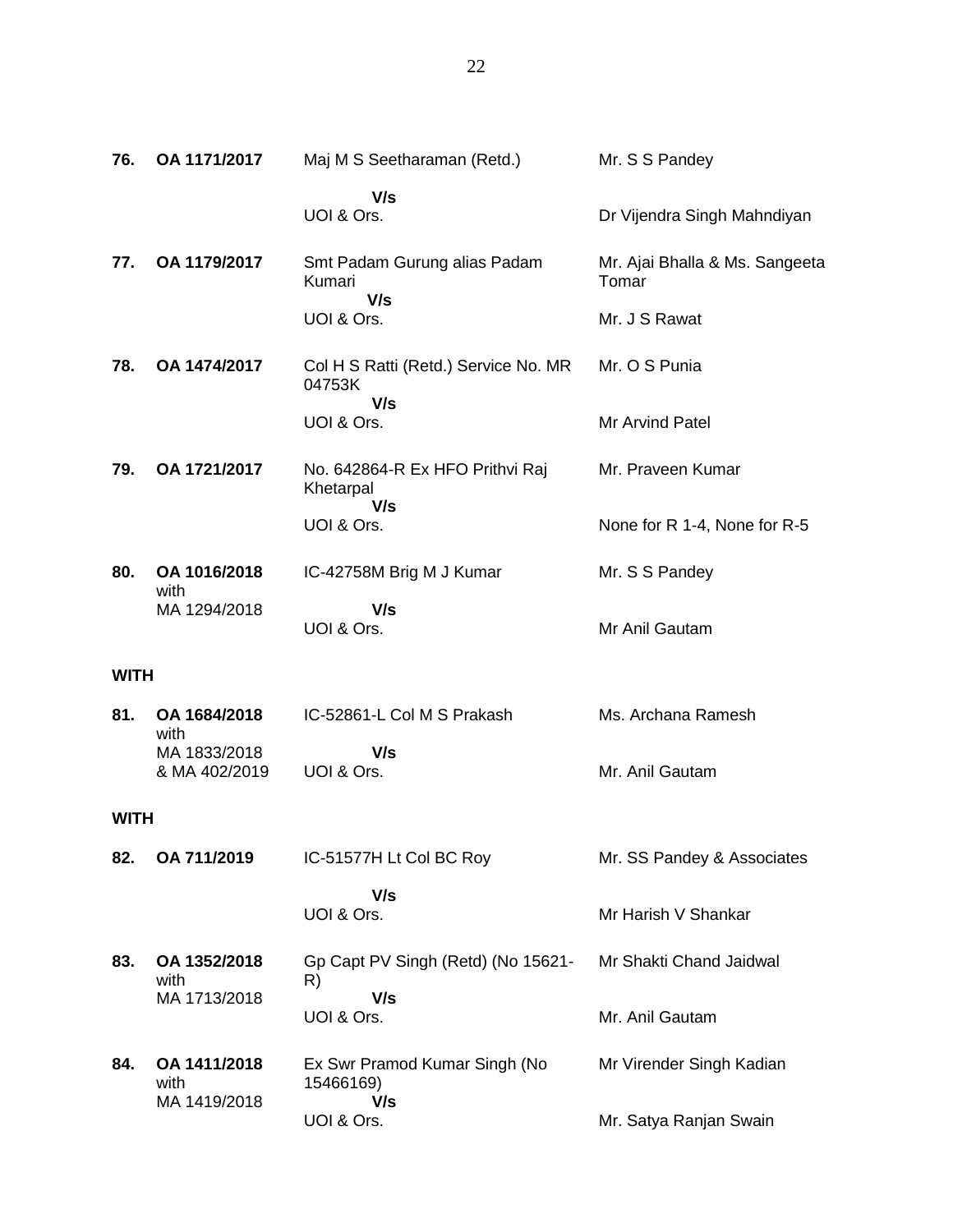| 85. | OA 1541/2018                        | Smt Punam Yadav Widow of Late Nk<br>Vijay Singh Yadav (No 4194737-Y)<br>V/s | Mr Virender Singh Kadian                                |
|-----|-------------------------------------|-----------------------------------------------------------------------------|---------------------------------------------------------|
|     |                                     | UOI & Ors.                                                                  | Mr. Anil Gautam for R 1-4 & Ms.<br>Anjali Vohra for R-5 |
| 86. | OA 1744/2018<br>with                | No. 748917-S Ex Sgt Prasan Kumar                                            | Mr. Virender Singh Kadian                               |
|     | MA 1940/2018                        | V/s<br>UOI & Ors.                                                           | Mr. Harish V Shankar                                    |
| 87. | OA 1824/2018                        | Col Bikram Singh Malik (Retd) (IC<br>42413L)<br>V/s                         | Mr Anil Srivastava & Associates                         |
|     |                                     | UOI & Ors.                                                                  | Mr. Satya Ranjan Swain                                  |
| 88. | OA 99/2019                          | No 2456331 Ex Hav Swaran Singh                                              | Mr. VS Kadian                                           |
|     |                                     | V/s<br>UOI & Ors.                                                           | Mr. Neeraj, Sr. CGSC                                    |
| 89. | OA 487/2019<br>with                 | Ex Sep Jagbir Singh (No 3171059)                                            | Mr JP Sharma & Associates                               |
|     | MA 1059/2019                        | V/s<br>UOI & Ors.                                                           | Mr. D K Sabat                                           |
| 90. | OA 561/2019<br>with<br>MA 1136/2019 | Ex JWO Sanjay Kumar Sharma (No<br>770725 N)<br>V/s                          | Mr Praveen Kumar                                        |
|     |                                     | UOI & Ors.                                                                  | Mr. Satya Ranjan Swain                                  |
| 91. | OA 588/2019                         | No. 10495605-P Ex Sep/WM Kailash<br><b>Chand Dhobi</b>                      | Mr. Virender Singh Kadian                               |
|     |                                     | V/s<br>UOI & Ors.                                                           | Mr. Y P Singh                                           |
| 92. | OA 931/2019<br>with                 | Ex WO Jaiparkash Sheorain (No<br>691430K)                                   | Mr. Ved Prakash                                         |
|     | MA 1582/2019                        | V/s<br>UOI & Ors.                                                           | Mr. A K Gautam                                          |
| 93. | OA 1071/2019<br>with                | No. 4186535 Ex Nk Narender Singh                                            | Mr. Virender Singh Kadian                               |
|     | MA 1740/2019                        | V/s<br>UOI & Ors.                                                           | Mr. Arvind Patel                                        |
| 94. | OA 1098/2019<br>with                | No. 4076178-H Ex Nk Harpal Singh                                            | Mr. Virender Singh Kadian                               |
|     | MA 1779/2019                        | V/s<br>UOI & Ors.                                                           | Mr Arvind Kumar                                         |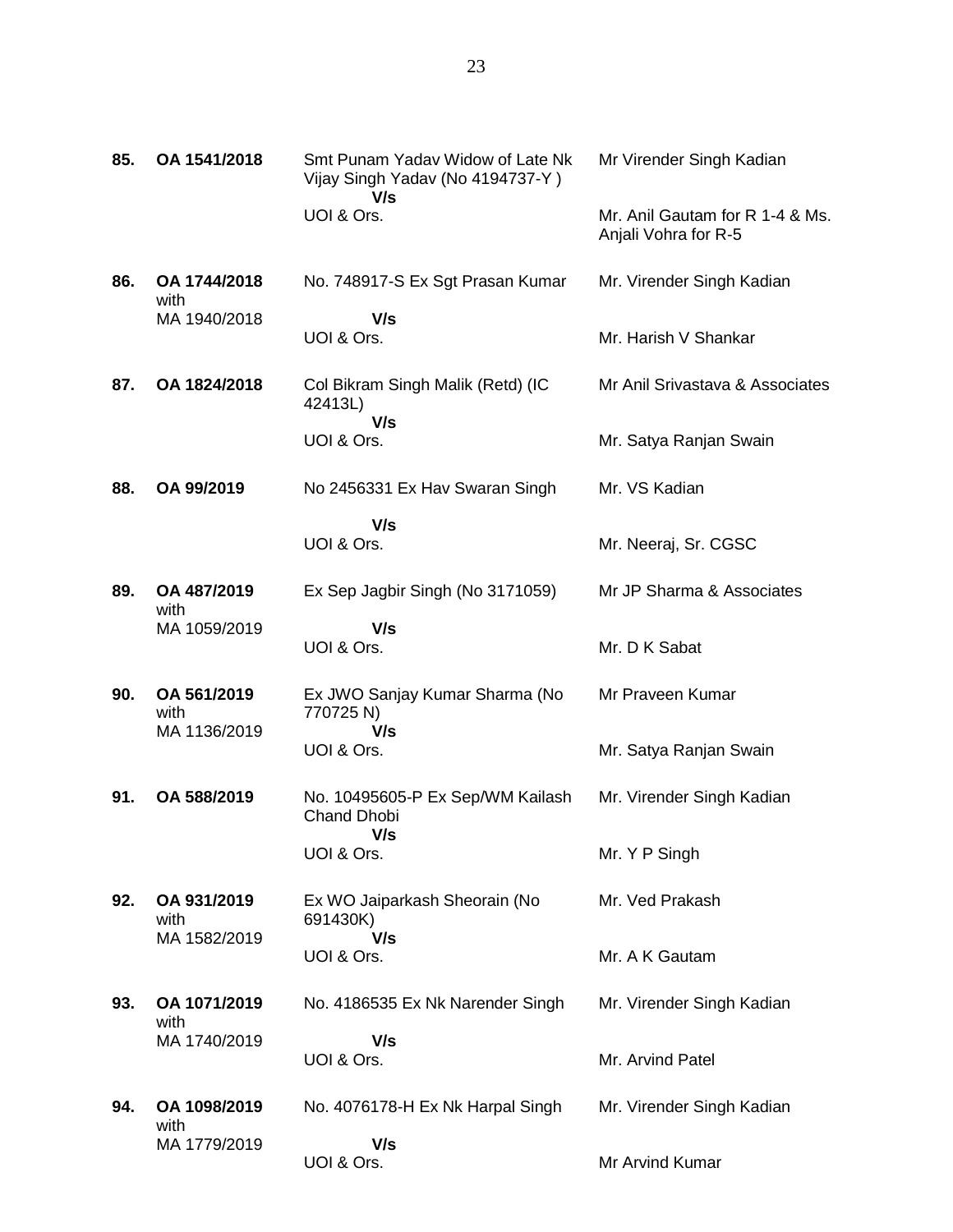| 95. | OA 1118/2019<br>with                      | Col HS Jha (Re-employed) (IC 40313<br>F)                                                             | Mr SS Pandey & Associates                     |
|-----|-------------------------------------------|------------------------------------------------------------------------------------------------------|-----------------------------------------------|
|     | MA 1810/2019                              | V/s<br>UOI & Ors.                                                                                    | Mr. Rajeev Kumar                              |
| 96. | OA 1280/2019                              | Ex MWO (HFL) Ratti Ram Yogi                                                                          | Mr. Baljeet Singh                             |
|     |                                           | V/s<br>UOI & Ors.                                                                                    | Dr. Vijendra Singh Mahndiyan                  |
| 97. | OA 1534/2019                              | Gp Capt (TS) Chandrashekhar Prasad<br>Gupta (No 18508)<br>V/s                                        | Mr Ajai Bhalla & Ms Aditi<br>Laxman           |
|     |                                           | UOI & Ors.                                                                                           | Mr. Rajeev Kumar                              |
| 98. | OA 1604/2019<br>with                      | Fit Lt Siddharth Jha (Retd) (No 27464)                                                               | Mr. Baljeet Singh                             |
|     | MA 2564/2019                              | V/s<br>UOI & Ors.                                                                                    | Mr KK Tyagi                                   |
| 99. | OA 1771/2019<br>with                      | Ex CH ME Prabhas Chandra<br>Chourasia (No 171039 A)                                                  | Mr Ved Prakash                                |
|     | MA 2673/2019                              | V/s<br>UOI & Ors.                                                                                    | Mr. K K Tyagi                                 |
|     | 100. OA 1803/2019                         | No. 15480212-W Ex Dfr Ranjeet Singh Mr. Virender Singh Kadian                                        |                                               |
|     |                                           | V/s<br>UOI & Ors.                                                                                    | Mr. S D Windlesh                              |
|     | 101. OA 1804/2019                         | Ex Sgt Anoop Kumar Gupta (No<br>722689K)                                                             | Mr Praveen Kumar                              |
|     |                                           | V/s<br>UOI & Ors.                                                                                    | Mr. Shyam Narayan                             |
|     | 102. OA 1853/2019                         | Ex LS (GW) Satendra Pachehra<br>$(138727 - R)$                                                       | Mr. Ved Prakash                               |
|     |                                           | V/s<br>UOI & Ors.                                                                                    | Ms. Barkha Babbar                             |
|     | 103. OA 1956/2019<br>with<br>MA 2827/2019 | Mrs. Elizabeth Chandy W/O (IC-38054 Mr. Anil Srivastava & Associates<br>L) Late Maj PC Chandy<br>V/s |                                               |
|     |                                           | UOI & Ors.                                                                                           | Gp Capt Karan Singh Bhati, Sr.<br><b>CGSC</b> |
|     | 104. OA 1957/2019<br>with                 | Ex MC EAAR-II Vivek Tiwari (197938-<br>K)                                                            | Mr. Ved Prakash                               |
|     | MA 2828/2019                              | V/s                                                                                                  |                                               |

Mr. K K Tyagi

UOI & Ors.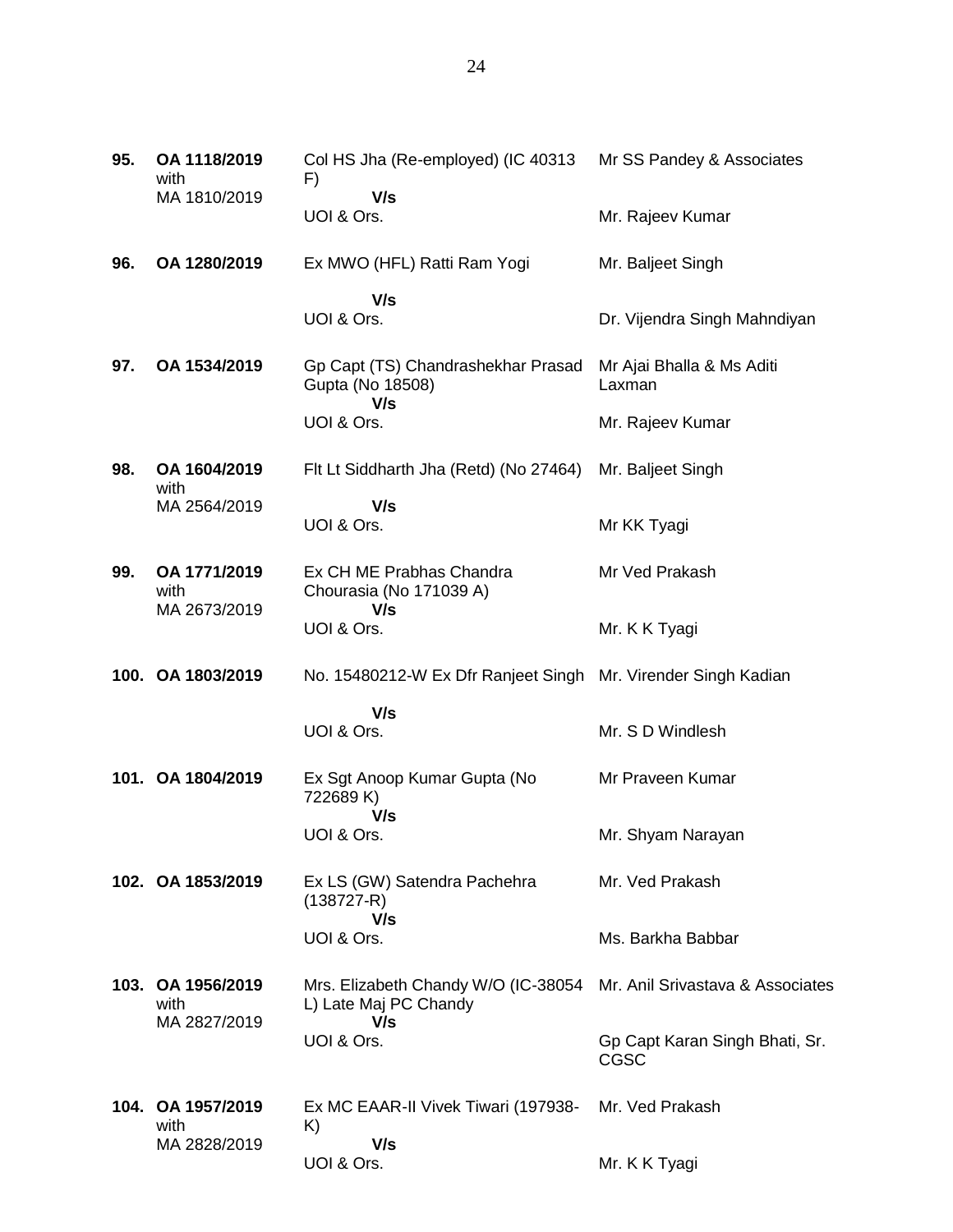| 105. OA 1966/2019                         | Ex CHAA Vrun Kumar (No 182152 H)                                              | Mr Ved Prakash                                |
|-------------------------------------------|-------------------------------------------------------------------------------|-----------------------------------------------|
|                                           | V/s<br>UOI & Ors.                                                             | Mr. Neeraj, Sr. CGSC                          |
| 106. OA 1967/2019                         | Ex RPO Vikrant Pathania (No 138149<br>A)                                      | Mr Ved Praakash                               |
|                                           | V/s<br>UOI & Ors.                                                             | Gp Capt Karan Singh Bhati, Sr.<br><b>CGSC</b> |
| 107. OA 2073/2019                         | Ex POAOF Arpit Katoch (No 138120K) Mr. Ved Prakash                            |                                               |
|                                           | V/s<br>UOI & Ors.                                                             | Mr. V S Tomar                                 |
| 108. OA 2082/2019<br>with                 | No. 741164-B Ex Sgt Praveen K                                                 | Mr. Virender Singh Kadian                     |
| MA 2985/2019                              | V/s<br>UOI & Ors.                                                             | Ms. Suman Chauhan                             |
| 109. OA 2093/2019                         | No. 629138-G Ex WO Dalip Kumar<br>Yadav                                       | Mr. Virender Singh Kadian                     |
|                                           | V/s<br>UOI & Ors.                                                             | Mr. K K Tyagi                                 |
| 110. OA 2094/2019                         | No. 4192313-K Ex Nk Kundan Singh                                              | Mr. Janak Raj Rana                            |
|                                           | V/s<br>UOI & Ors.                                                             | Mr. K K Tyagi                                 |
| 111. OA 2098/2019                         | Ex LS (UW) Naveen Yadav (No<br>139076 H)<br>V/s                               | Mr Ved Prakash                                |
|                                           | UOI & Ors.                                                                    | Mr. Avdhesh Kumar Singh                       |
| 112. OA 2270/2019<br>with<br>MA 3176/2019 | Smt Babuna Devi W/O Late Hony Nb<br>Sub Ramashish Ram (NO 6284581A)<br>V/s    | Mr Praveen Kumar                              |
|                                           | UOI & Ors.                                                                    | Mr. K K Tyagi                                 |
| 113. OA 2272/2019<br>with                 | EX Hony Nb Sub Sri Kishan Singh (No<br>1431566Y)                              | Mr Praveen Kumar                              |
| MA 3178/2019                              | V/s<br>UOI & Ors.                                                             | Mr. Satya Ranjan Swain                        |
| 114. OA 2273/2019<br>with<br>MA 3179/2019 | Smt Sumitra Devi W/O Late Hony Nb<br>Sub Premnarain Singh (No 1431305)<br>V/s | Mr Praveen Kumar                              |
|                                           | UOI & Ors.                                                                    | Mr. Satya Ranjan Swain                        |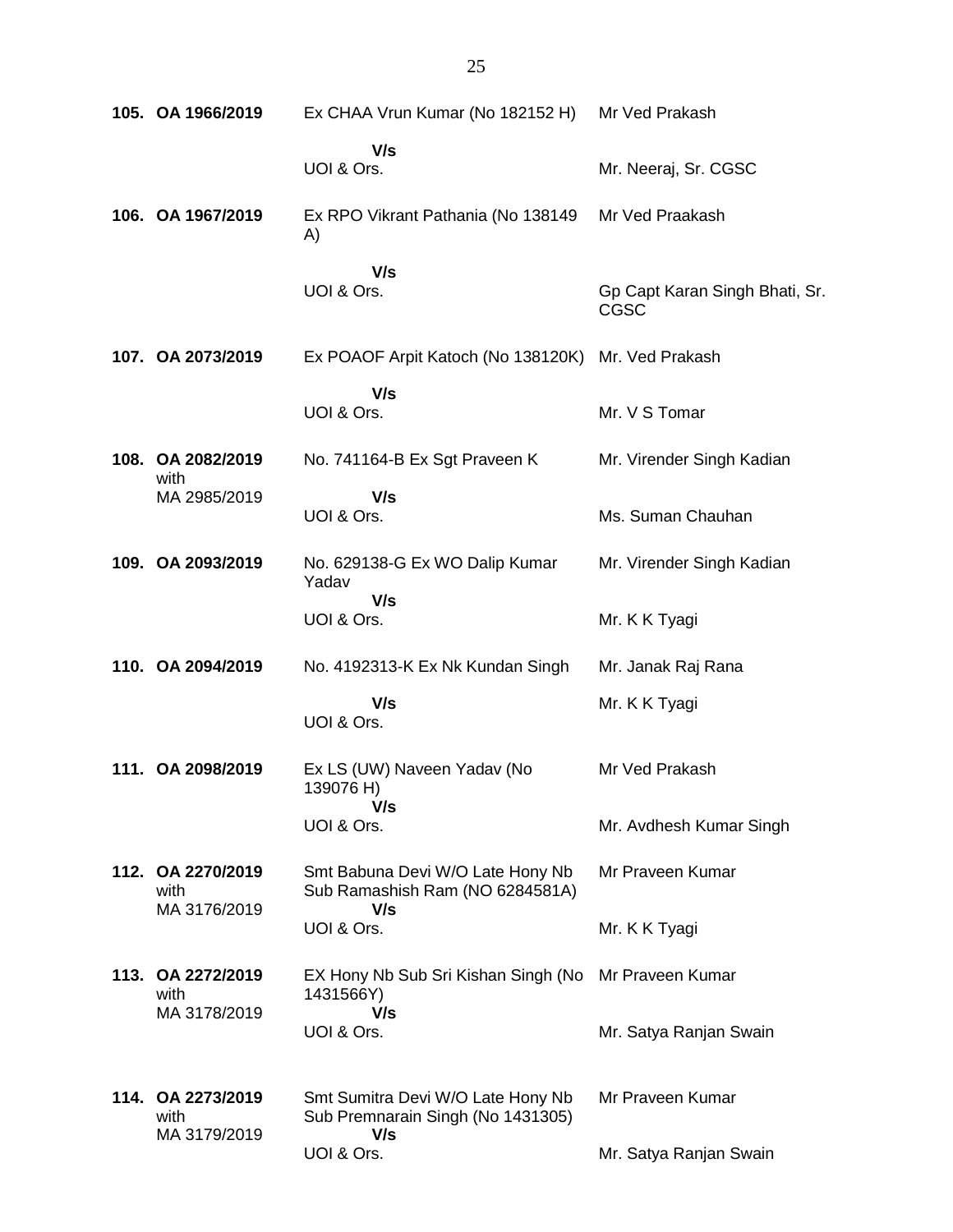|  | 115. OA 2277/2019<br>with<br>MA 3183/2019 | Ex Hony Nb Sub Ramashanker Singh<br>(No 13856737 H)            | Mr Praveen Kumar                              |
|--|-------------------------------------------|----------------------------------------------------------------|-----------------------------------------------|
|  |                                           | V/s<br>UOI & Ors.                                              | Gp Capt Karan Singh Bhati, Sr.<br><b>CGSC</b> |
|  | 116. OA 130/2020<br>with                  | Ex Nk Pramod Kumar (14540228-X)                                | Mr. Praveen Kumar                             |
|  | MA 156/2020                               | V/s<br>UOI & Ors.                                              | Mr Avdhesh Kumar Singh                        |
|  | 117. OA 1134/2020<br>with<br>MA 1297/2020 | HFO Malaviya Anantrao Trimbakrao<br>(Retd.) (662657-B)<br>V/s  | Mr Ajit Kakkar & Associates                   |
|  |                                           | UOI & Ors.                                                     | Mr Rajeev Kumar                               |
|  | 118. OA 1136/2020<br>with<br>MA 1299/2020 | Ex Signalman Valkubhai Visamanbhai<br>Bayal(14296907 H)<br>V/s | Ms Archana Ramesh                             |
|  |                                           | UOI & Ors.                                                     | Mr. K K Tyagi                                 |
|  | 119. OA 1140/2020<br>with<br>MA 1303/2020 | Ex HAV/CLK Mahesh Prasad<br>$(4061114-A)$<br>V/s               | Mr. Praveen Kumar                             |
|  |                                           | UOI & Ors.                                                     | Mr. Arvind Patel                              |
|  | 120. OA 1141/2020                         | WO BB Tiwary (Retd) (No 640245)                                | Mr Manoj Kr Gupta                             |
|  |                                           | V/s<br>UOI & Ors.                                              | Ms Suman Chauhan                              |
|  | 121. OA 1176/2020                         | Ex Sep Vinod Singh (13684115-N)                                | Mr Ajit Kakkar and Alpana Yadav               |
|  |                                           | V/s<br>UOI & Ors.                                              | Mr. J S Rawat                                 |
|  | 122. OA 1541/2020                         | CDR Ishwar Chandra Sharma (40609)<br>T) & Ors.                 | Mr Anil Srivastava                            |
|  |                                           | V/s<br>UOI & Ors.                                              | Mr Neeraj, Sr CGSC                            |
|  | 123. OA 1719/2020                         | Col Dinesh Chaudhary (Retd.) (IC-<br>41077X)                   | Mr Virender Singh Kadian                      |
|  |                                           | V/s<br>UOI & Ors.                                              | Mr. Rajeev Kumar                              |
|  | 124. OA 1727/2020<br>with                 | EX Rect Vikrant Dalal (15594767-X)                             | Mr Virender Singh Kadian                      |
|  | MA 1974/2020                              | V/s<br>UOI & Ors.                                              | Mr. Avdhesh Kumar                             |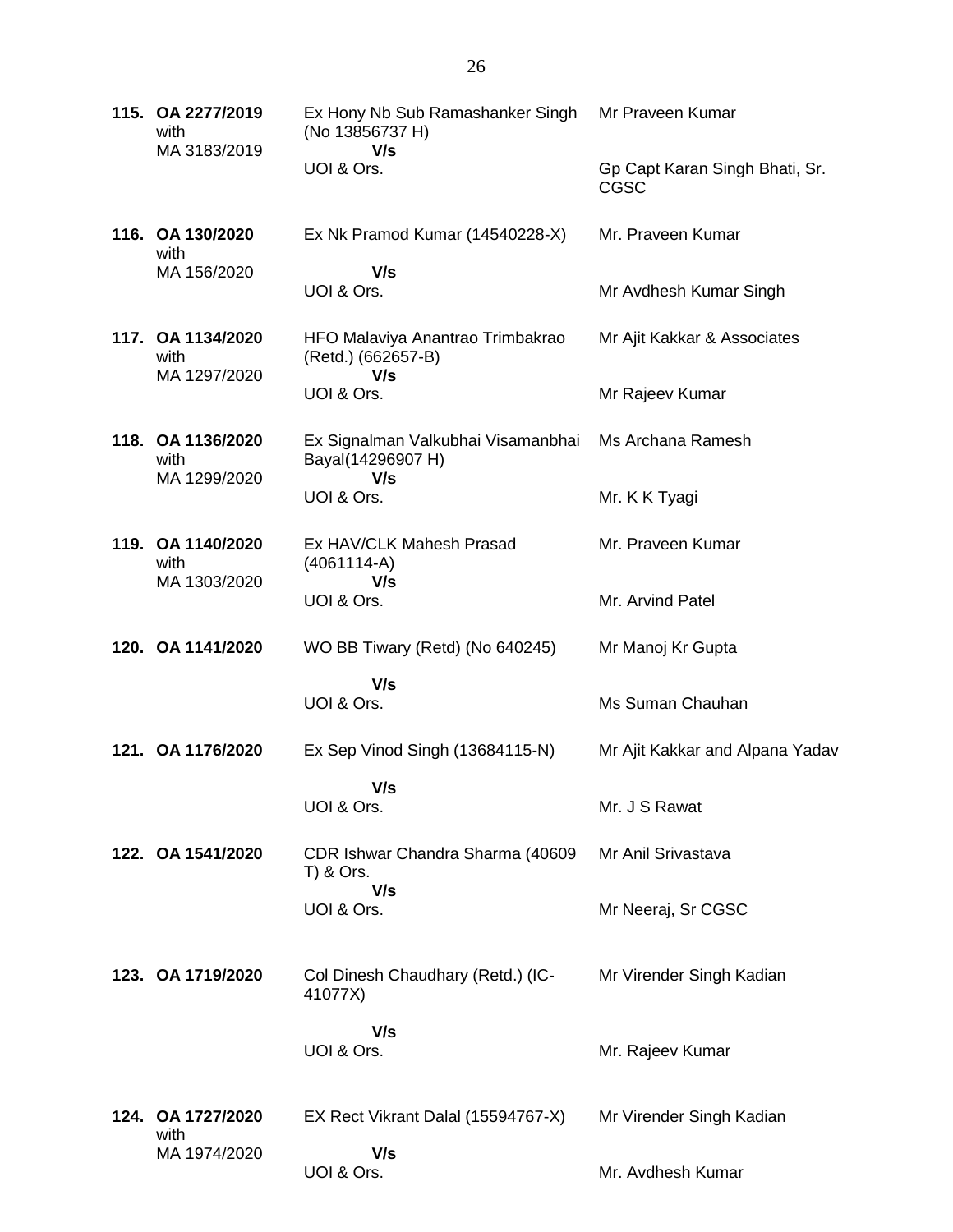| 125. OA 1902/2020                          | Ex Sgt Girish Sharma (No 770642)                             | Mr Vikas Kochar                                       |
|--------------------------------------------|--------------------------------------------------------------|-------------------------------------------------------|
|                                            | V/s<br>UOI & Ors.                                            | Mr Rajeev Kumar                                       |
| 126. OA 10/2021<br>with                    | Ex CH EAAR Dharmjit Sharma<br>$(181144-T)$                   | Mr Ved Prakash                                        |
| MA 3/2021                                  | V/s<br>UOI & Ors.                                            | Mr Avdhesh Kumar Singh                                |
| 127. OA 26/2021<br>with<br>MA 32/2021      | Hony Fg Offr Premchandra<br>Vishwakarma (No 636287 L)<br>V/s | Mr Manoj Kr Gupta                                     |
|                                            | UOI & Ors.                                                   | Mr. Shyam Narayan                                     |
| 128. OA 58/2021                            | Ex Sub Jagrup Singh (JC-726472 A)                            | Mr O S Punia                                          |
|                                            | V/s<br>UOI & Ors.                                            | Ms. Suman Chauhan                                     |
| 129. OA 62/2021<br>with                    | Ex WO Daya Kishan Sharma (S No<br>677762-L)                  | Mr Durgesh Kumar Sharma                               |
| MA 143/2022                                | V/s<br>UOI & Ors.                                            | Mr. V S Tomar                                         |
| 130. OA 362/2021<br>with<br>MA 1576/2021 & | (IC-71856P) Maj Arun Prakash<br>Ambathy (Retd)<br>V/s        | Ms Sangeeta Tomar                                     |
| 448/2021                                   | UOI & Ors.                                                   | Mr. Y P Singh for R 1-5 & Ms.<br>Anjali Vohra for R-6 |
| 131. OA 376/2021<br>with                   | Ex Sgt Malkhan Singh (719380-L)                              | Mr Ved Prakash & Devendra<br>Kumar                    |
| MA 457/2021                                | V/s<br>UOI & Ors.                                            | Mr. V S Tomar                                         |
| 132. OA 2434/2021<br>with                  | Sgt Jagat Pati Singh (Retd) (No<br>772188 R)                 | Mr AK Chaudhary                                       |
| MA 2542/2021 &<br>824/2022                 | V/s<br>UOI & Ors.                                            | Mr K K Tyagi                                          |
| <u>MATTERS FROM REGULAR LIST</u>           |                                                              |                                                       |
| 133. OA 355/2013                           | Brig (Retd) R R Sinha                                        | Mr SS Pandey                                          |

 **V/s** UOI & Ors.

Gp Capt Karan Singh Bhati, Sr CGSC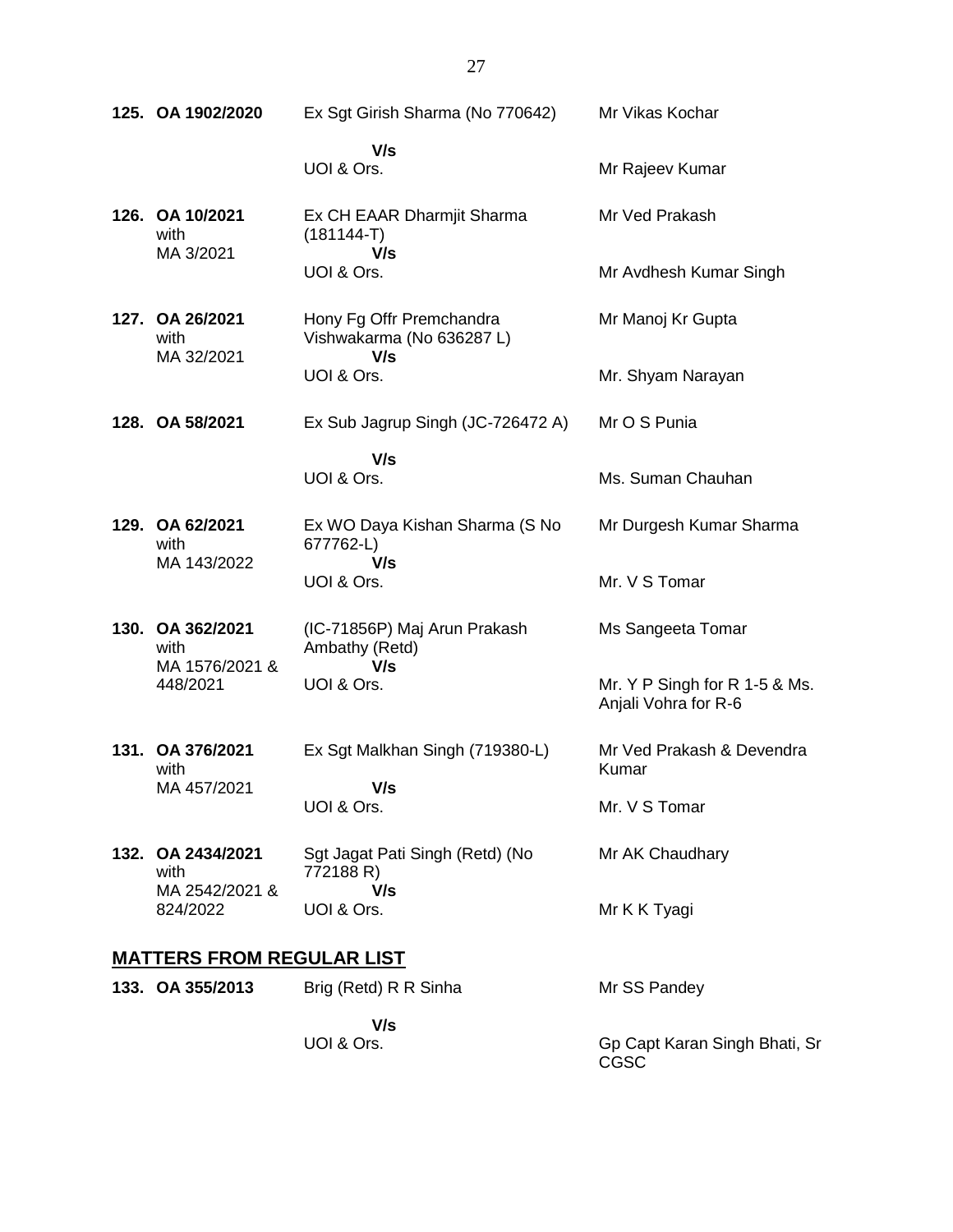**Date: 13-05-2022**

**Timing: 11:00 AM**

#### **PRINCIPAL REGISTRAR COURT**

#### **PRINCIPAL REGISTRAR COURT WILL SIT FROM 12.00 NOON TO 1.00 PM**

### **THE FOLLOWING CASES SHALL BE TAKEN THROUGH VIRTUAL HEARING**

#### **Link for Virtual Hearing Principal Registrar Court:**

#### <https://aftpb.webex.com/meet/vcaftpb>

|    | S. No. Case No.                        | <b>Parties Name</b>                                                                                | <b>Advocate for Petitioner /</b><br><b>Respondents</b> |
|----|----------------------------------------|----------------------------------------------------------------------------------------------------|--------------------------------------------------------|
|    | <b>Pleadings Complete</b>              |                                                                                                    |                                                        |
| 1. | OA 2845/2021<br>with<br>MA 3053/2021 & | Indu Dhaka W/o (271363) Late Ex LAC Mr Ashok Kumar & Mr Pardeep<br>Jitender Pal Singh Dhaka<br>V/s | Singh Nandal                                           |
|    | MA 1350/2022                           | UOI & Ors.                                                                                         | Mr. Prabodh Kumar                                      |
| 2. | OA 2844/2021<br>with<br>MA 3052/2021   | Ex Nk Mahesh Kumar Thapa (5755639 Mr Ajit Kakkar & Associates<br>W)<br>V/s                         |                                                        |
|    |                                        | UOI & Ors.                                                                                         | Mr. Arvind Kumar                                       |
| 3. | OA 2848/2021                           | Wg Cdr Shantanu (25228-B)                                                                          | Mr Ajit Kakkar & Associates                            |
|    |                                        | V/s<br>UOI & Ors.                                                                                  | Mr Anil Gautam, Sr. CGSC                               |
|    | <b>Pleadings Not Complete</b>          |                                                                                                    |                                                        |
| 4  | OA 2819/2021<br>with<br>MA 3013/2021   | 677804-K HFO (MWO) Awadhesh<br>Kumar Singh (Retd)<br>V/s                                           | Mr Durgesh Kumar Sharma                                |
|    |                                        | UOI & Ors.                                                                                         | Mr. K K Tyagi                                          |
| 5. | OA 2820/2021<br>with<br>MA 3022/2021   | Ex Sep Kallappa B Ambarshetti<br>$(14367152-H)$<br>V/s                                             | Mr Ajit Kakkar & Associates                            |
|    |                                        | UOI & Ors.                                                                                         | Ms. Jyotsna Kaushik                                    |
| 6. | OA 2824/2021                           | 682216 JWO Arvind Kumar Yadav<br>(Retd)<br>V/s                                                     | Mr Manoj Kumar Gupta                                   |
|    |                                        | UOI & Ors.                                                                                         | Mr. Prabodh Kumar                                      |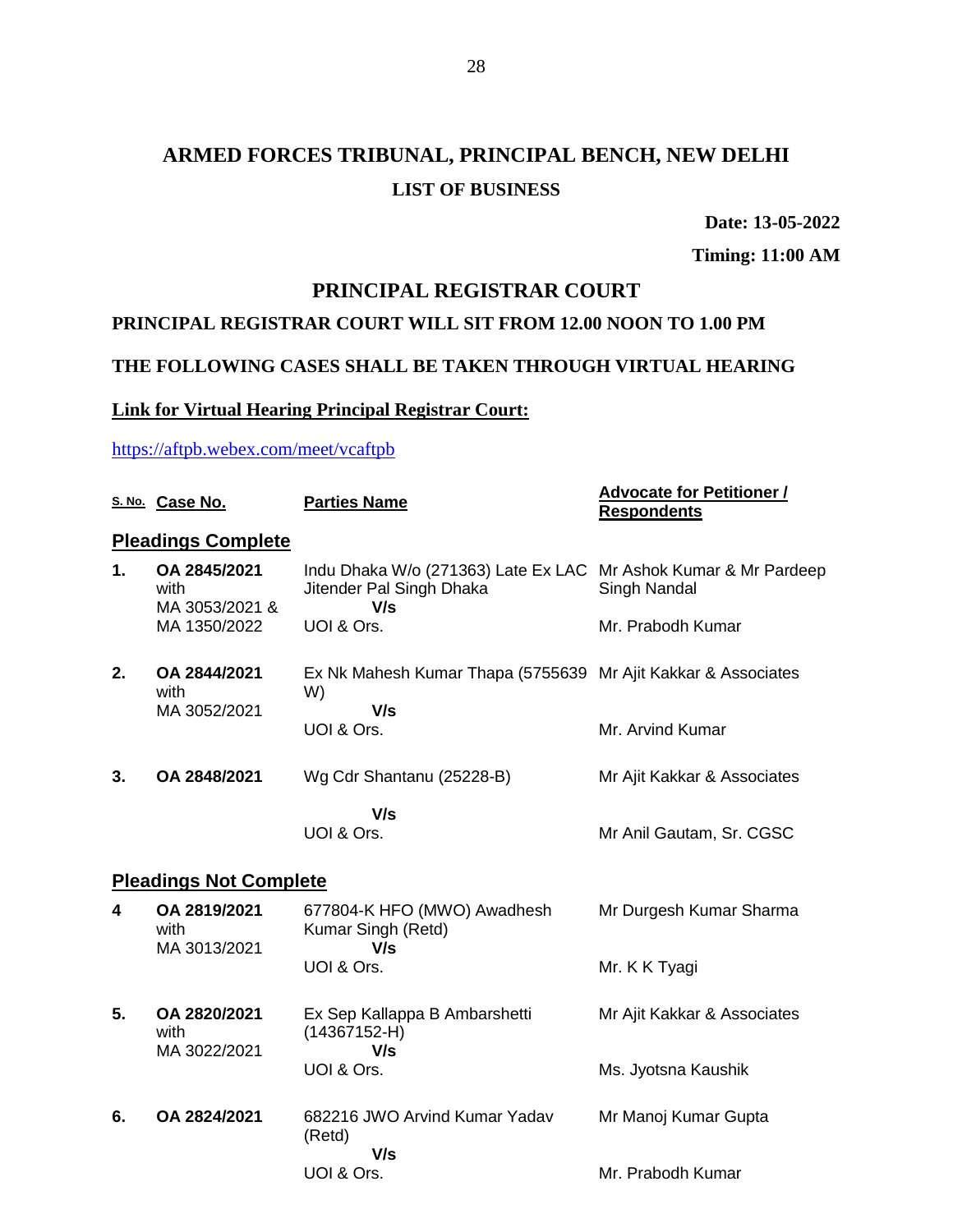| 7.  | OA 2829/2021<br>with                 | (709069) Sgt Mukesh Kumar Singh<br>(Retd)                    | Mr Manoj Kumar Gupta                  |
|-----|--------------------------------------|--------------------------------------------------------------|---------------------------------------|
|     | MA 3031/2021                         | V/s<br>UOI & Ors.                                            | Mr. Anil Gautam, Sr CGSC              |
| 8.  | OA 2835/2021<br>with                 | Cdr V M Tyagi (Retd) (87608-H)                               | Ms Pallavi Awasthi                    |
|     | MA 3039/2021                         | V/s<br>UOI & Ors.                                            | Mr. J S Yadav                         |
| 9.  | OA 2839/2021<br>with<br>MA 3041/2021 | (677546 B) Sgt Braham Savroop<br>Bhatia (Retd)<br>V/s        | Mr Ramniwas Bansal                    |
|     |                                      | UOI & Ors.                                                   | Mr. Satya Ranjan Swain                |
| 10. | OA 2841/2021<br>with<br>MA 3043/2021 | Ex SCPO Ram Pujan Singh (108220)<br>F)                       | Mr Ved Prakash & Mr Devendra<br>Kumar |
|     |                                      | V/s<br>UOI & Ors.                                            | Mr K K Tyagi                          |
| 11. | OA 2846/2021                         | Ex CPO Vijender Singh (165911-Y)                             | Mr Harender Singh Sangwan             |
|     |                                      | V/s<br>UOI & Ors.                                            | Mr. Avdhesh Kumar Singh               |
| 12. | OA 2849/2021<br>with                 | Jugal Kishore Bhatt Ex LRO (SPL) No<br>116955-H)             | Mr Narender Kaushik & Pankaj<br>Kaush |
|     | MA 3054/2021                         | V/s<br>UOI & Ors.                                            | Mr. Arvind Patel                      |
| 13. | OA 2893/2021                         | Ex MWO Uday Kumar Roy (No<br>668950)<br>V/s                  | Mr Baljeet Singh & Deepika<br>Sheorn  |
|     |                                      | UOI & Ors.                                                   | Mr Rajeev Kumar                       |
|     | <b>Final Opportunities</b>           |                                                              |                                       |
| 14. | OA 1045/2019<br>with<br>MA 1719/2019 | Ex Sigmn Omkar Singh Dhaka (No<br>14255794 W)<br>V/s         | Mr Virender Singh Kadian              |
|     |                                      | UOI & Ors.                                                   | Mr. Rajesh Kumar Das                  |
| 15. | OA 1565/2021<br>with<br>MA 1464/2021 | Capt (IN) Chandra Sekhar Panda<br>(Retd) (No 70275 R)<br>V/s | Mr KR Verma                           |
|     |                                      | UOI & Ors.                                                   | Dr. Vijendra Singh Mahndiyan          |
| 16. | OA 141/2022<br>with<br>MA 222/2022   | Ex Sep Jadhav Sharad Mothobhau<br>$(2805677 - H)$<br>V/s     | Mr Kritendra Tiwari                   |
|     |                                      | UOI & Ors.                                                   | Mr Arvind Patel                       |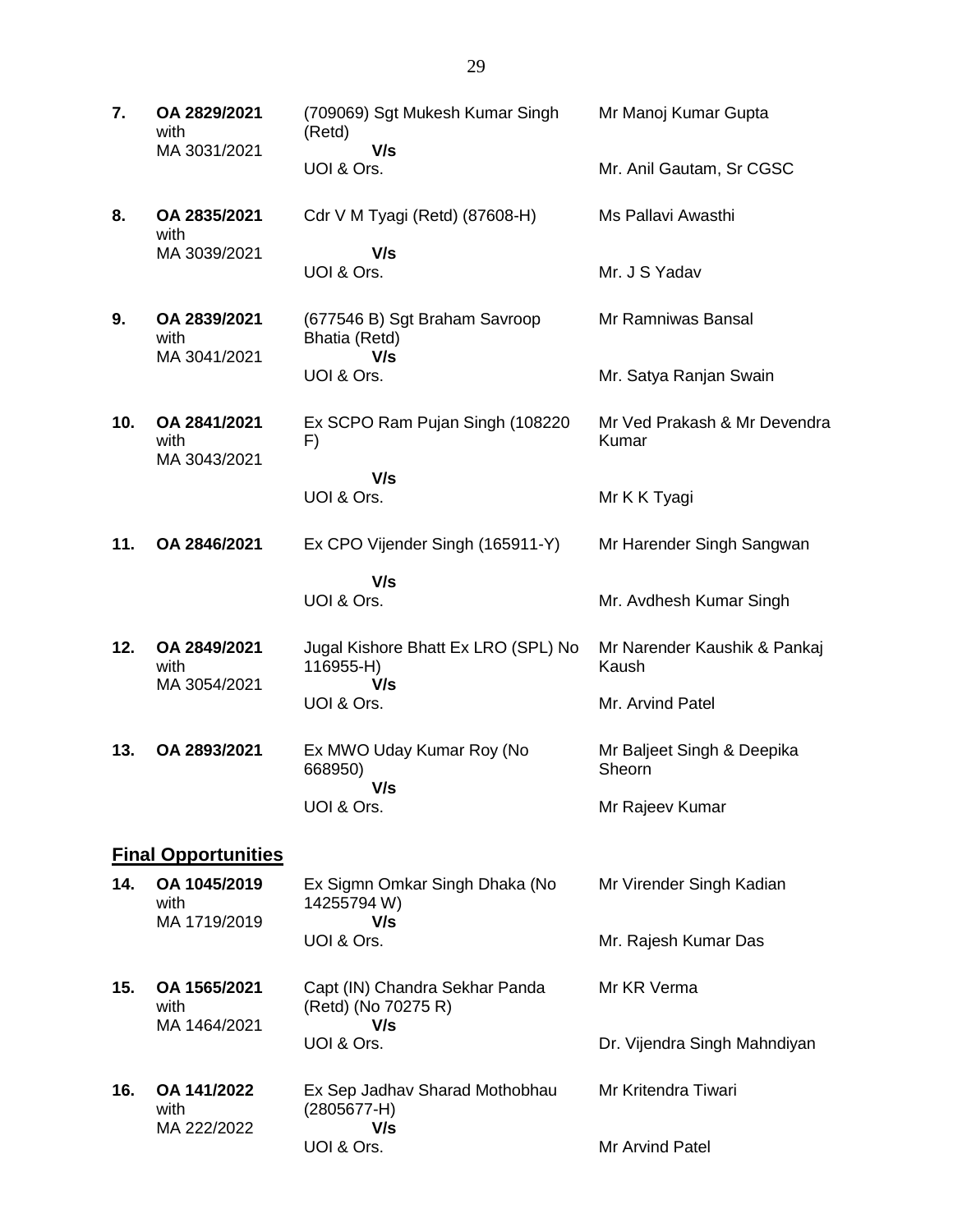| 17. | OA 142/2022<br>with                | Sgt Sanjay Kumar (Retd) (795892)                     | Mr Manoj Kr Gupta            |
|-----|------------------------------------|------------------------------------------------------|------------------------------|
|     | MA 223/2022                        | V/s<br>UOI & Ors.                                    | Mr Satya Ranjan Swain        |
| 18. | OA 143/2022<br>with                | Ex Rfn Amit Limbu (Retd) (9420211)                   | Mr Manoj Kr Gupta            |
|     | MA 224/2022                        | V/s<br>UOI & Ors.                                    | Mr Anil Gautam, Sr CGSC      |
| 19. | OA 144/2022                        | JWO Madan Lal Kaushik (Retd) (No<br>679014 F)        | Mr Raj Kumar                 |
|     |                                    | V/s<br>UOI & Ors.                                    | Dr. Vijendra Singh Mahndiyan |
| 20. | OA 145/2022                        | EX NC (E) Madan Singh (No 820851<br>G)               | Mr Siya Ram                  |
|     |                                    | V/s<br>UOI & Ors.                                    | Mr Harish V Shankar          |
|     |                                    | <b>First Time Listed For Completion Of Pleadings</b> |                              |
| 21. | OA 247/2022<br>with<br>MA 349/2022 | JWO Mukesh Sharma (Retd) (No<br>639736 T)            | Mr AK Chaudhary              |
|     |                                    | V/s<br>UOI & Ors.                                    | Mr. Prabodh Kumar            |
|     |                                    |                                                      |                              |

- **22. OA 248/2022** Sub (Hony Sub Maj) Tek Chand (JC 669166)  **V/s** UOI & Ors. Mr Manoj Kr Gupta None
- **23 OA 255/2022** with MA 355/2022 Ex Nk (MACP Hav) Arvind Kumar Singh (2894843X)  **V/s** Mr Satya Saharawat & Aditi Laxman

UOI & Ors.

**24. OA 256/2022** with MA 356/2022 (NS 21639 H) Maj Anu Bala (Retd)  **V/s** UOI & Ors. Mr Ajit Kakkar & Associates Dr. Vijendra Singh Mahndiyan

Mr. V Pattabhi Ram

None

**25. OA 279/2022** with MA 378/2022 Ex Hav Narender Singh Rawat (15368267 Y)  **V/s** Mr S M Dalal